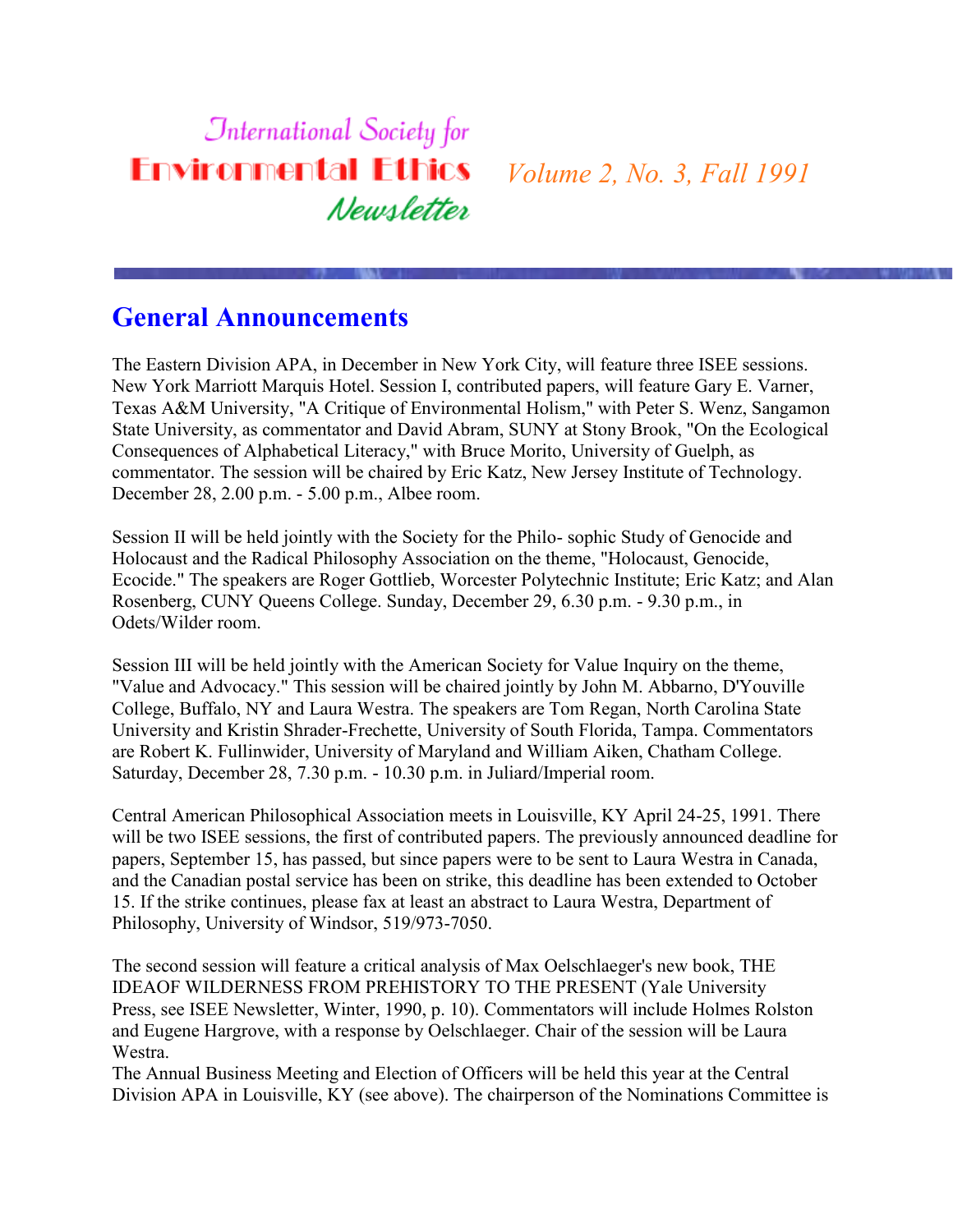Jack Weir, Department of Philosophy, UPO Box 0662, Morehead State University, Morehead, KY 40351. Phone 606/784-0046. Fax 606/783- 2678. You are invited to contact him with names and suggestions. Also on the nominations committee is Kristin Shrader-Frechette, Department of Philosophy, University of South Florida, Tampa, FL 33620-5550. Phone 813/974-2447.

There will be an ISEE session at the Pacific APA, Portland, Oregon, March 25-28, 1992. Contact: Ernest Partridge, Department of Philosophy, California State University, Fullerton, CA 92634.

The 1991 Environmental Ethics Nature Interpretation Workshop will be held November 22-24 at the Piney Woods Conservation Center, Broaddas, TX. The workshop will be conducted by Eugene Hargrove, editor of ENVIRONMENTAL ETHICS, and speakers include Max Oelschlaeger and Pete Gunter of the University of North Texas, Tom Birch of the University of Montana, and Susan Bratton of Messiah College. Sessions are on environmental ethics and animal liberation, ecofeminism, deep ecology, art and nature, environmental ethics and park management problems, environmental ethics and Christian values, and wilderness values in the postmodern world. Contact: Eugene Hargrove, Department of Philosophy, University of North Texas, P. O. Box 13496, Denton, TX 76303-3496. Phone 817/565-2727.

There was a four-hour ISEE session at the World Congress of Philosophy in Nairobi in July, with good attendance and interest. The papers given were:

(1) Robin Attfield, University of Wales, Cardiff. "Has the History of Philosophy Ruined the Environment?" This was a critique of Eugene Hargrove's first, historical chapter in FOUNDATIONS OF ENVIRONMENTAL ETHICS. The paper has been recently published in ENVIRONMENTAL ETHICS, SUMMER, 1991.

(2) Frederick FerrÇ, University of Georgia. "Technology, Ethics, and the `End' of Nature." This was a sympathetic refutation of the thesis of Bill McKibben's book, THE END OF NATURE.

(3) Anna Lazou, University of Athens, Greece. "Environment and Future Generations: The Greek Paradigm of Environmental Policy." This was a description of the activities of the Greek governmental department that supports various environmental educational activities for youth. (4) Jan Wawrzyniak, University of Poznan, Poland, "Environmental Ethics in Poland." This was a first-hand account of the triumphs and troubles of this young, activist-philosopher who feels himself pitted, practically alone, against the government and the Catholic Church in the "garbage dump of Europe."

(5) Laura Westra, University of Windsor, Canada, "Agricultural Practices, Ecology and Ethics in the Third World." This paper is coauthored with Kira L. Bowen and Bridget K. Behe and has subsequently been published in the JOURNAL OF AGRICULTURAL AND ENVIRONMENTAL ETHICS, details below.

Thanks to Frederick FerrÇ for organizing and chairing this session, sometimes under uncertain and difficult circumstances.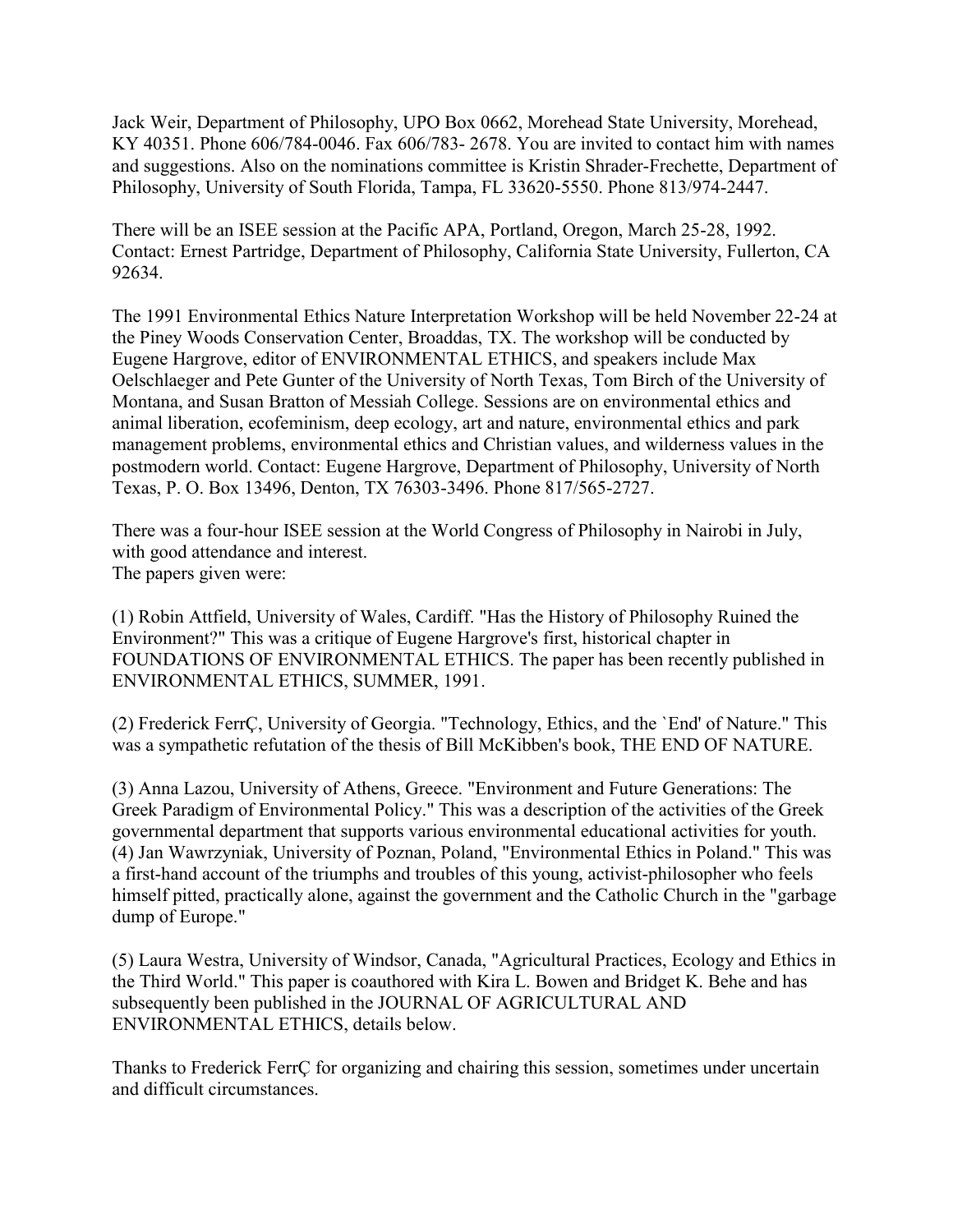At an ISEE session of the Joint Session of the Mind and Aristotelian Societies (the British equivalent of the American Philosophical Association), July 1991, Avner de-Shalit of the Hebrew University of Jerusalem, presented a paper, "Conservation in Jerusalem and the Judgement of Solomon." Avner de-Shalit is a member of the Department of Political Science at the Hebrew University in Jerusalem and has been active there introducing a course in environmental ethics. Address: Department of Political Science, Hebrew University, Mount Scopus, Jerusalem 91905, ISRAEL.

Andrew Brennan was invited to address the annual conference of river and coastal engineers held under the auspices of the United Kingdom's Ministry of Agriculture, Fisheries, and Food, at Loughborough University in July. Brennan is the first philosopher ever invited to address the full conference. Speaking to an audience of over 200 engineers, Brennan argued that the UK government's recent White Paper on the Environment is flawed by its lack of detailed analysis of environmental problems. He also used examples from the White paper to show how easy it is to use statistics for ideological rather than scientific purposes.

The Polytechnic of Central London has announced the establishment of a new interdisciplinary Centre for Environmental Policy Study. To inaugurate it, the Polytechnic hosted a conference on the theme, THEORY AND THE ENVIRONMENTS: NATURAL, BUILT AND CULTURAL, September 18-20 in London. The conference program included: John Haldane, "Philosophy and the Environment"; Graham King, "The Wilder Shores of Theory--Journeys in a Vanishing World"; Brenda Almond, "Ethical and Political Values in the Environment Debate:' David Dunster, "Has the Jargon of Architects Made the Task of Aesthetic Philosophers Easier?"; Anthony O'Hear, "The Irrelevance of History to Architects"; Donald Hill, "Roads and Reasons-- Ethical Aspects of Transport Policy" and others. Contact: The Short Course Unit, Polytechnic of Central London, 25 Marylebone Road, London NW1 5LS.

ISEE will hold a joint meeting with the Society for Conservation Biology, June 28-July 2, 1992, at the Virginia Polytechnic Institute and State University, Blacksburg, VA. The Wildlife Society will likely meet concurrently. The Society for Conservation Biologists is the largest world-wide organization of conservation biologists, with over 4000 members. Attendance is expected to exceed 500. The ISEE joint program will include one session on "Facts and Values in Conservation Biology," with three or four papers and commentators, and a roundtable on "Environmental Ethics and Conservation Biology," with a panel of three environmental ethicists and three conservation biologists. Paper submissions and proposals are invited. Especially desired are papers examining the implications of recent developments in epistemology and philosophy of science as they relate to conservation biology (for example, the demise of logical positivism and its implications for conservation biology). Contributions by philosophers, conservation biologists, and related disciplines are welcome. Authors should keep in mind that most of the audience will not be trained in philosophy. Preferred length is 10-14 pages; send three copies in a format suitable for blind review. Include a brief CV. Materials will not be returned. Persons interested in being commentators should send a brief CV. Nominations for the roundtable are welcome. Deadline for papers: March 1, 1992. Send papers, inquiries, and other correspondence to Jack Weir, ISEE-SCB Program Chair, Department of Philosophy, UPO Box 0662, Morehead State University, Morehead, KY 40351. Phone 606/784-0046. Fax 606/783- 2678. Another contact is Bryan G. Norton, Georgia Institute of Technology, Fax 404/853- 0535.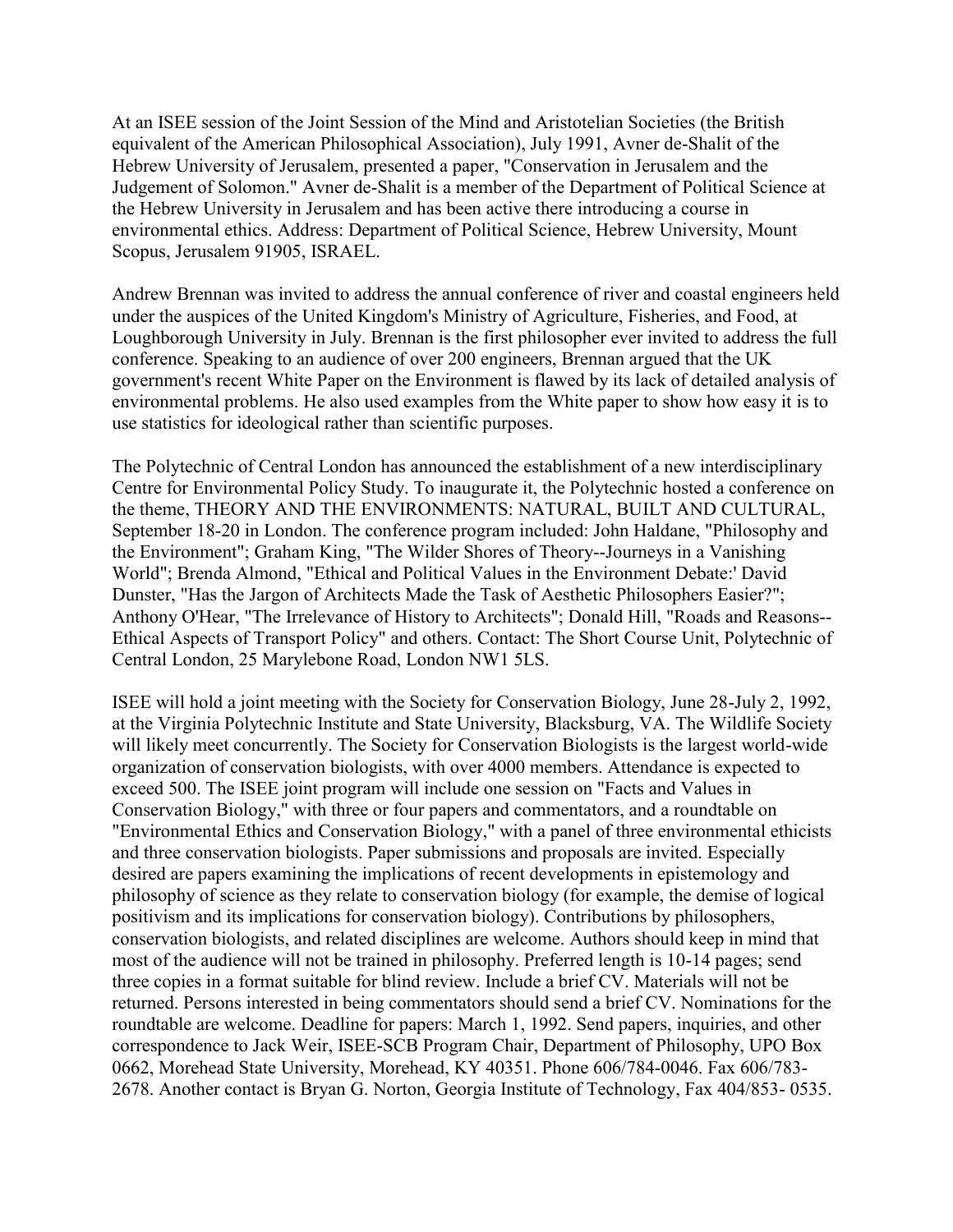ISEE will hold a meeting in conjunction with the American Catholic Philosophy Association, San Diego, CA, on March 28, 1992. There will be a joint panel on the "Fate of the Earth and Human Responsibility. Kenneth Schmitz, Thomas Berry, and others will be on the panel. Contact: Laura Westra, address below.

The School of Philosophy of the Federal University of Rio Grande do Sul in Porto Alegre, RS, Brazil, and the Center for the Advancement of Applied Ethics, Carnegie Melon University, Pittsburgh, PA, are planning an international conference on ethics and the environment in conjunction with UNCED in Rio de Janeiro. The conference will be in Porto Alegre, a coastal city about 800 miles south of Rio de Janeiro, and the capital of the state of Rio Grande do Sul. An effort is being made to locate many of the preparatory conferences outside of Rio de Janeiro. Tentative dates are May 25-29, 1992, with the UNCED Conference in Rio following June 1-12. A contact is Peter Madsen at Carnegie Mellon, 412/268-5703.

The International Development Ethics Association (IDEA) announces a call for papers to be presented at its Third International Conference on Ethics and Development, to be held at the Universidas Nacional Autonoma de Honduras, June 21-27, 1992. The theme of the meeting is "The Ethics of Ecodevelopment: Culture, the Environment, and Dependency." This conference follows UNCED in Rio, about a week later. IDEA is a cross-cultural, multidisciplinary group of philosophers, development theorists, policymakers, and representatives of grass-roots groups who apply ethical reflection to development goals and strategies and to the relations between rich and poor countries. The International Conference Advisory Committee includes Luis Camacho (Costa Rico), Peter Penz (Canada), Ramon Romero (Honduras), Horacio Cerutti Guldberg and Laura Mues (Mexico), Nigel Dower (Scotland), Ken Aman, David A. Crocker, J. Ron Engel, Denis Goulet, Rachel McCleary, and Paul Streeten (USA). The deadline for submission of paper proposals is November 30, 1991. The deadline for finished papers/abstracts, and advanced registration is April 30, 1991. Contact David A. Crocker, IDEA, Department of Philosophy, Colorado State University, Ft. Collins, CO 80523. Fax 303/491-0528. Telephone 303/484-5764.

"The Global Village: Ethics and Values in a Shrinking, Hurting World," will be held February 27-29, 1992 at the Hyatt Regency Hotel in Miami, FL, sponsored by Barry University, Miami Shores, FL. A main emphasis is higher education and the environment and the keynote address is "Crisis in Values and Ethics in Higher Education and the Environment." A call for papers has been issued. Contact Center for Applied and Professional Ethics, Barry University, 11300 NE 2nd Avenue, Miami Shores, FL 33161-6695.

The Hastings Center organized two East-West applied ethics conferences in Prague, Czechoslovakia, in August. The first was an European environmental ethics meeting, taking the form of an interdisciplinary research seminar on environmental ethics. Immediately following was a meeting on public health and medical ethics focusing on the needs of countries in eastern and central Europe. Both meetings included representatives from Hungary, Poland, Bulgaria, Yugoslavia and parts of the former USSR, as well as delegates from Czechoslovakia. Dr. Martin Bojar, the Czech minister of health, attended several of the sessions.

The first day of the environment meeting focused on legal and political issues connected with pollution and public health policies in Bulgaria, Czechoslovakia and the (former) Soviet Union.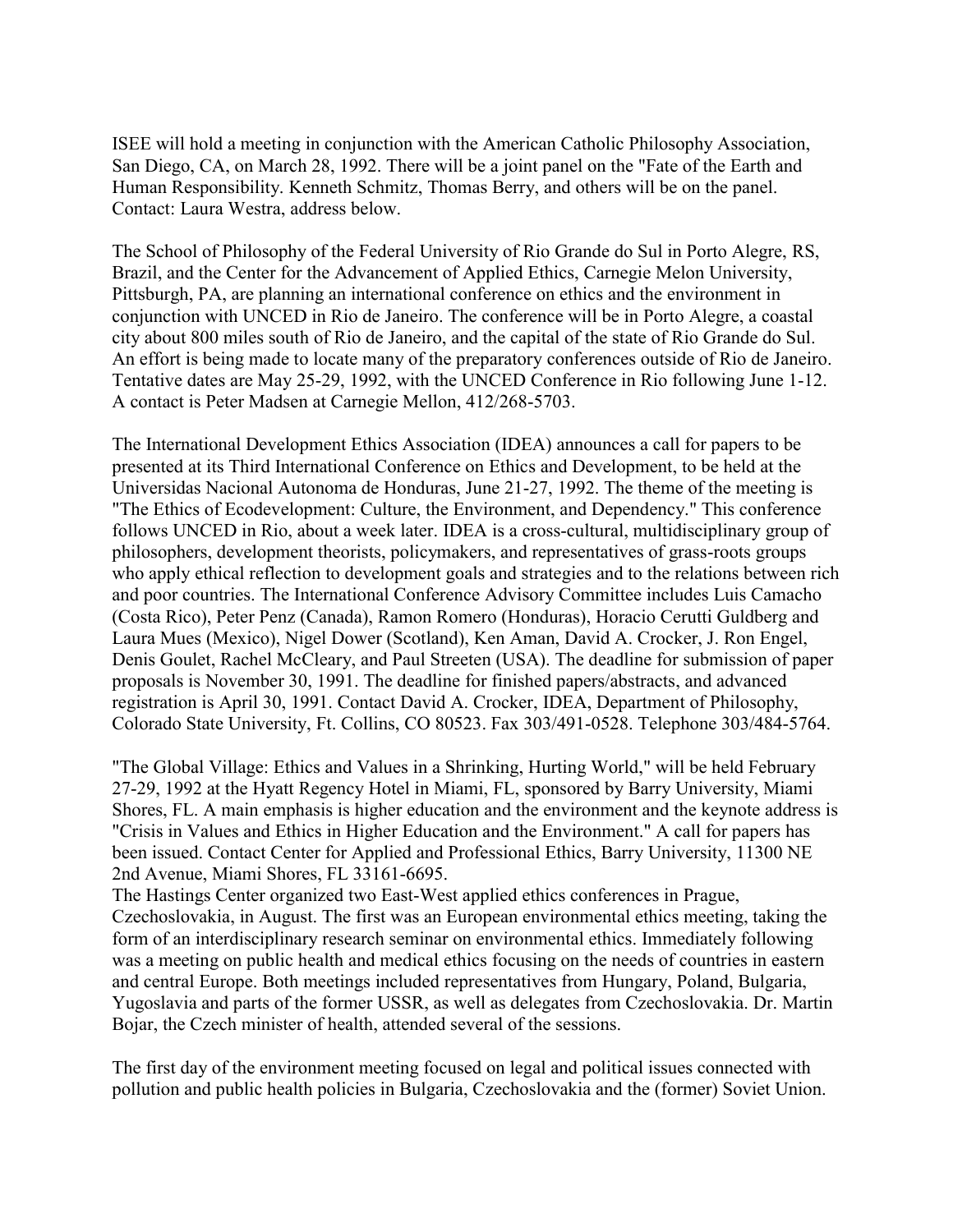The second, more philosophical day featured papers by Strachan Donnelly, Bruce Jennings, and James Nelson of the Hastings Center, as well as presentations by Henk Verhoog, Wouter Achterberg (both from the Netherlands), Jiri Vacha (Czechoslovakia) and others, including Andrew Brennan (from the UK) and Arne Naess (Norway). The Hastings Center, based in New York, has long supported research in medical ethics but has recently turned also to include environmental and animal welfare issues.

"Stability and Change in Nature: Ecological and Cultural Dimensions," a biophilosophical analysis of concern for the environment, will be held March 16-18, 1992 in Budapest, Hungary. The conference is sponsored by the International Forum for Biophilosophy in collaboration with the Hungarian Academy of Sciences and Sigma Xi, the Scientific Research Society (USA). Authors are requested to submit three copies of an abstract in English (not exceeding 500 words) by October 18, 1991. Each submission should include a list of keywords, name, affiliation, mailing address, telephone and fax number of the author. Final papers are due February 7, 1992. Some questions to be addressed: To what degree can we say that environmental awareness is not based on concern for nature as such but on concern for human values? Do we have good reason to establish biodiversity as an objective of environmental policy? How seriously do we have to take hypothetical dangers? How can we act in the absence of scientific evidence? To what degree can we consider an ecosystem as a functional whole that is a precarious state of equilibrium that can be distorted and overthrown by human intervention? To what degree can we consider an ecosystem as a historical aggregate of coevolving populations in flux, that may be changed by human intervention, but cannot collapse? Address inquiries and send paper proposals to Guido Van Steendam, Conference Coordinator, International Forum for Biophilosophy, Craenendonck 15, B-3000 Leuven, BELGIUM. Phone +32 (0)16 23.11.74. Fax +32 (0)16 29.07.48

The Second International Conference on Public Service Ethics takes place in Siena, Italy, June 9- 11, 1992. Abstracts and papers are invited, deadline October 15, 1991. Send to Edwin M. Epstein, Walter A. Haas School of Business, 310 Barrows Hall, University of California, Berkeley, CA 94720. Phone 415/642-4849. Fax 415/642- 2826. The conference is part of the celebration of the 750th anniversary of the University of Siena. Conference fees are \$ 300.00 U.S. and hotel prices from \$ 70 for singles.

J. Baird Callicott, Philosophy, University of Wisconsin, Stevens Point, has been appointed to the Advisory Panel for an Office of Technology Assessment study of the problem of non-indigenous species introductions into the United States, both intentional and non-intentional, anthropogenic and non-anthropogenic. The issue came to the attention of Congress because of recent problems with the zebra mussel in the Great Lakes. At the request of Representative John Dingell, Democrat from Michigan, OTA has initiated the study of both terrestrial and aquatic organisms. See note in Summer 1991 ISEE Newsletter, p. 18.

The ISEE Program for AAAS, Chicago, February 6-11, 1992 is "International Law and Environmental Ethics." The principal organizer for the day-long panel is John E. Carroll, Department of Natural Resources, University of New Hampshire, Durham, NH and the coorganizer is Laura Westra, Department of Philosophy, University of Windsor, Ontario. Additional speakers are: Lynton K. Caldwell, Indiana University; Edith Brown-Weiss, U. S. Environmental Protection Agency; Mark Sagoff, University of Maryland; Henry Regier,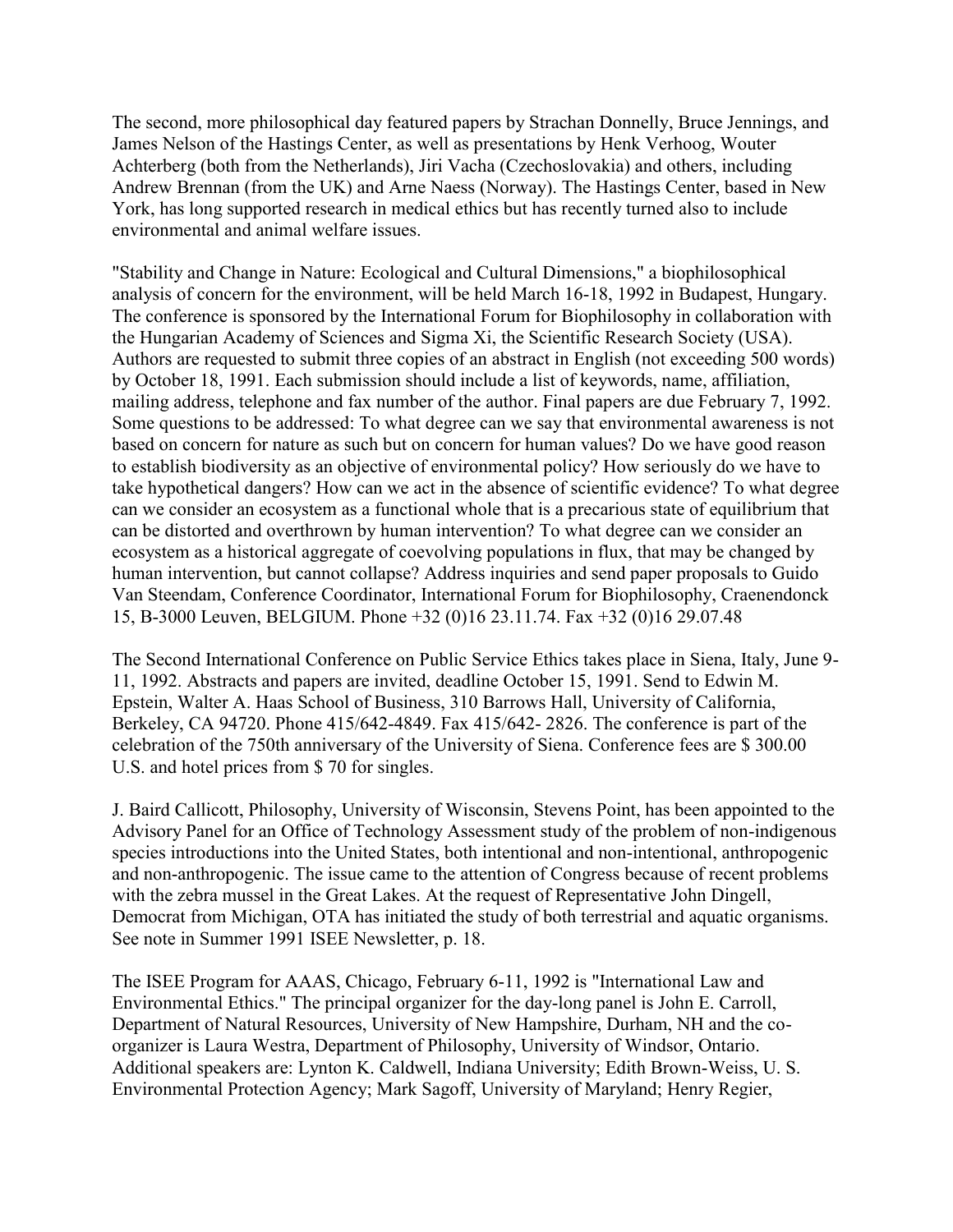University of Toronto; and Margaret Mellon, National Wildlife Federation.

ISEE will hold a roundtable on environmental violence and ecofeminism at the Conference on Human Violence and Coexistence, Montreal, Quebec, Canada, July 11-13. Contact Peter Miller, Department of Philosophy, University of Winnipeg, Winnipeg, Manitoba R3B 2E9, Canada. Phones 204/786-9832, 204/786-9878. Or contact Laura Westra, address below.

Patricia Werhane, Loyola University in Chicago, and the Society for Business Ethics invite the ISEE to cosponsor with them a special issue of the BUSINESS ETHICS QUARTERLY, March 1993, devoted to "Business and the Environment." ISEE members and others are encouraged to submit papers, from which about five will be selected for publication in this theme issue. Send papers and address inquiries to Laura Westra, Department of Philosophy, University of Windsor (see address below).

THE MONIST, April 1992, is a special issue on values in the natural world, edited by J. Baird Callicott. This issue is now in press.

The Second International Conference on Ethics and Environmental Policies will be held at the University of Georgia on April 5-7, 1992. The Conference is sponsored by the Environmental Ethics Certificate Program of the University of Georgia and the Fondazione Lanza (Padua, Italy). The theme of the conference is "Theory Meets Practice" and its objective is to bring new environmental thinking (e.g. ecofeminism, deep ecology) to a practical basis. For more information, please write Peter G. Hartel, Department of Agronomy, The University of Georgia, Athens, GA 30602. Phone 404/542-0898. Fax 404/542-0914.

The Elie Wiesel Prize in Ethics is an annual essay contest for undergraduate seniors. One of the questions on which the sponsoring Foundation invites essays is "What are our ethical obligations to preserve and protect our physical environment and natural resources?" Essays should be 3,000 - 4,000 words and must be submitted on behalf of the student by a college or university faculty member or administrator. Deadline December 30, 1991. First prize is \$ 5,000; Second prize \$ 3,000, third prize \$ 2,000. Contact The Elie Wiesel Prize in Ethics, The Elie Wiesel Foundation for Humanity, 666 Fifth Avenue, 10th Floor, New York, NY 10103.

Garland Publishing Company plans an ENCYCLOPEDIA OF ENVIRONMENTALISM. The encyclopedia will include more than 850 articles on conservation and environmentalism. The editor is Robert Paehlke, Environmental and Resources Studies, Trent University, Peterbough, Ontario, Canada K9J 7B8. There will be an interdisciplinary advisory board.

Richard J. Lambert publishes a newsletter, PRODUCTIVITY BREAKTHROUGH, with the theme of rethinking productivity from the perspective of the Earth as the primary corporation. "If we so view the Earth, if the Earth falls to bankruptcy, everything else falls apart." Contact Richard J. Lambert, President, PRODUCTIVITY BREAKTHROUGH, 72 Carman Road, Scarsdale, NY 10583. Phone 914/723- 0972.

A new academic journal in Britain, ENVIRONMENTAL VALUES, is planned. The journal will be interdisciplinary and international, with particular reference to philosophy, economics, and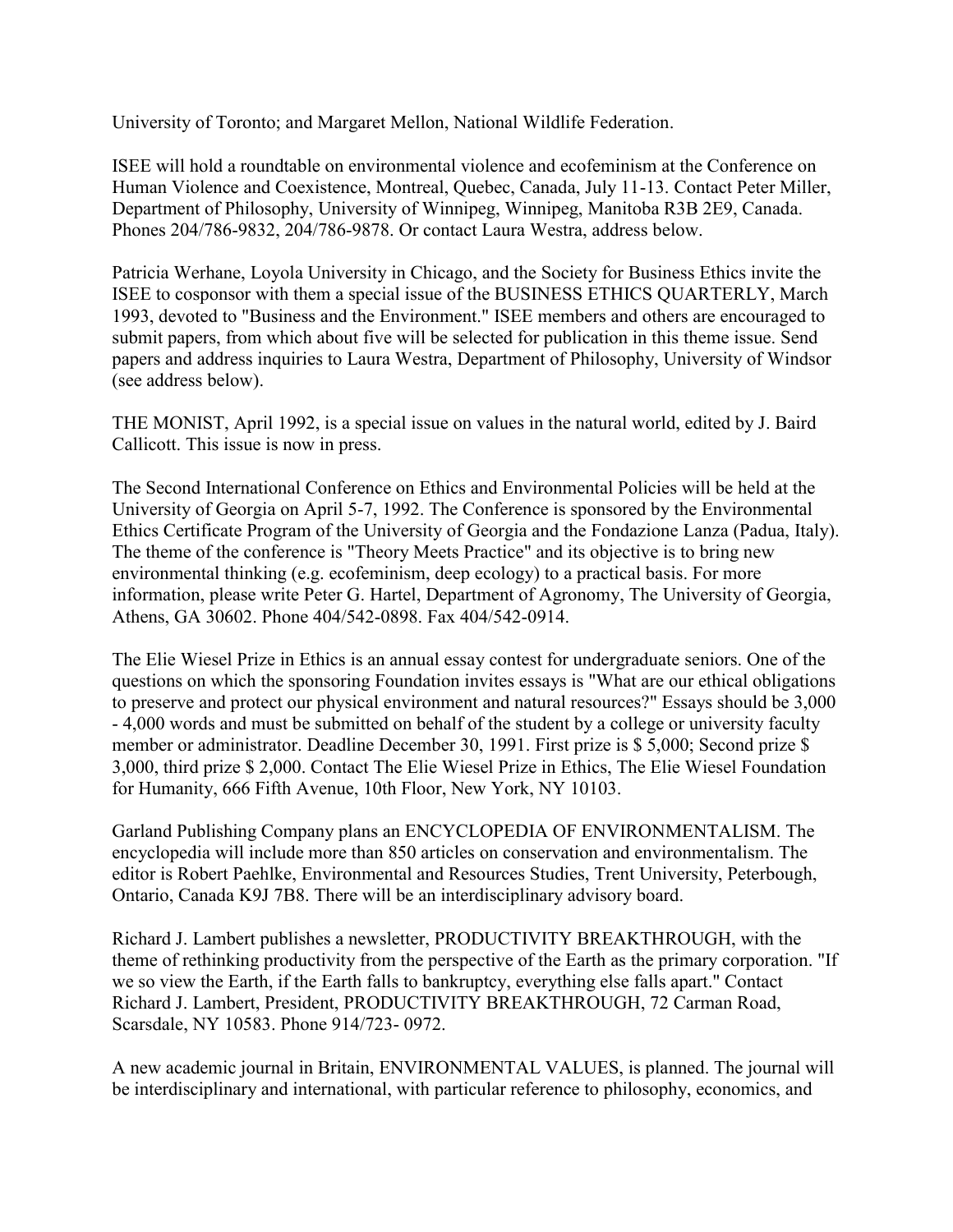law. The first issue is expected in early 1992. An editorial board has been named with persons from the United Kingdom, the United States, Australia, Canada, Poland, Germany, and from the fields of geography, philosophy, economics, politics, and natural resource policy. Papers are invited, to be sent to the editor: Alan Holland, Department of Philosophy, Bowland College, University of Lancaster, Lancaster LA1 4YT, United Kingdom. Another contact is Andrew Johnson, The White Horse Press, 10 High Street, Knapwell, Cambridge CB3 8NR, United Kingdom. Phone 095 47 527.

Holmes Rolston was the keynote speaker at a Society of American Foresters symposium on oldgrowth forests held in Rawlins, WY, September 5-6, 1991. His topic was "Values Deep in the Woods."

The theme of the Association of Lutheran College Faculties Conference, October 4-6, at Concordia College, Moorhead, MN, is "Environmental Values and the Liberal Arts College." Speakers are: Holmes Rolston, Philosophy, Colorado State University, "Environmental Ethics: A Challenge to Liberal Education"; Peter Goin, Art, University of Nevada, "Environmental Images"; Ann Foltz, Institute for 21st Century Studies, "The Environment in the 21st Century"; Job Ebenezer, ELCA World Hunger Program and ELCA Environment Task Force, "Ecological Tips for the Campus"; and Judith Weis, Biological Science, Rutgers University, "Undergraduate Environmental Education." A main inquiry is whether and how the small liberal arts college can educate the environmental values that students hold, with particular reference to the more than forty Lutheran colleges. Contact: Sheri Tonn, President, ALCF, Department of Chemistry, Pacific Lutheran University, Tacoma, WA 98447. Phone 206/535-7552. Fax 206/535- 8320.

Professor Andrew Brennan is the contact person in the United Kingdom. Department of Philosophy, University of Stirling, Stirling FK9 4LA, Scotland. Telephone (0786) 73171. Dues can be sent to Brennan, with checks made to the Society in amount ú6.50.

Robert Elliot is the contact person for Australia and New Zealand. Send membership forms and dues in amount \$ 15.00 Australian (\$ 7.50 for students) to him. Address: Department of Philosophy, University of New England, Armidale, N.S. W. 2351, Australia. Telephone (087) 7333. Fax (067) 73 3122.

Persons elsewhere in Europe, Asia, and South America may remit to any of the above persons, as seems convenient in any of the four currencies.

Members and others are encouraged to submit appropriate items for the newsletter to Holmes Rolston, Department of Philosophy, Colorado State University, Fort Collins, CO 80523, who is editing the newsletter. Phone 303/491-5328 (office) or 491-6315 (philoso- phy office) or 484- 5883 (home). Fax: 303-491-0528, 24 hours. E- mail: rolston-philo@lamar.colostate.edu. News may also be submitted to Laura Westra, Department of Philosophy, University of Windsor, Ontario, Canada N9B 3P4, and Canadian news especially is best directed to her. Items may also be submitted to other members of the Governing Board. Include the name of an appropriate contact person, where relevant and possible. International items are especially welcomed.

ISEE members are paying their dues too slowly and the present length and format of the newsletter may have to be curtailed. Or the dues raised. About 175 members have renewed for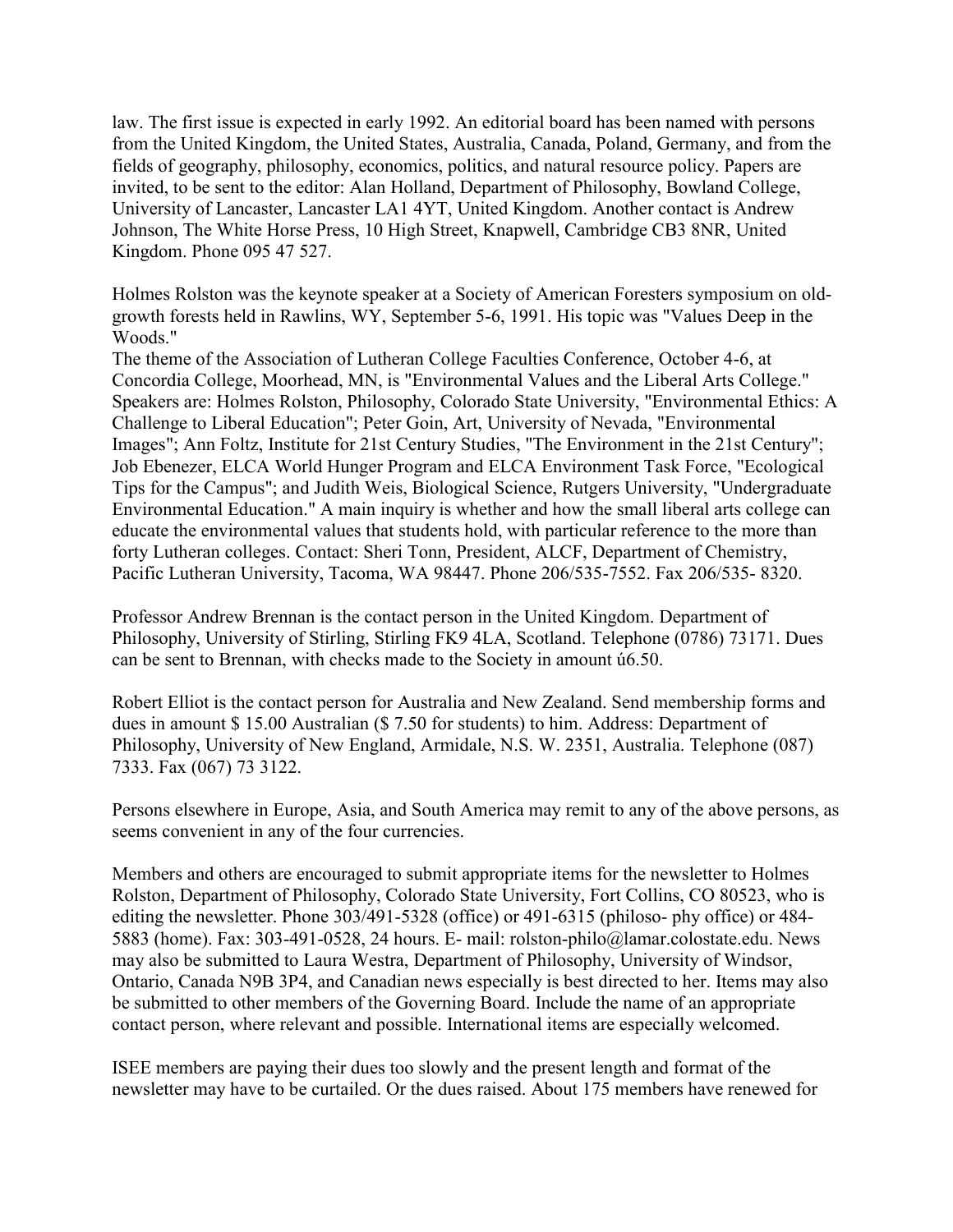1991; about 125 have not. Most of the dues money goes to send out the Newsletter. Very roughly, it takes about \$ 500 to send out an issue of the newsletter, including costs of reproduction and postage, with international postage a considerable factor. Four newsletters a year cost about \$ 2,000. Renewals at \$ 10 each, x 200, would bring an income of \$ 2,000. But 175 renewals, with some of them students, bring in only about \$ 1500. Nevertheless a random sampling of those who have not renewed indicates that they want to and intend to, and that they want the newsletter in the current format; nevertheless they have not renewed. Apparently, even environmental ethicists need a sterner approach-- repeated reminders and threats? We are working on a more formal billing system.

# **Jobs in Environmental Conservation**

Environmental Policy Analysis. The Board of Environmental Studies at the University of California, Santa Cruz, is recruiting for a full-time tenure track position in the field of applied environmental policy analysis. Rank: Assistant Professor. Position available September 1992. Contact Michael SoulÇ, Environmental Studies Board, University of California, Santa Cruz, 95604.

Third World Ecological Sustainablility. A second position is available at UC Santa Cruz in this area.

## **Recent Books, Articles, and Other Materials**

--Eric Katz, guest editor, special issue: THE MORAL SENSE OF NATURE, ENVIRONMENTAL HISTORY REVIEW, vol. 15, no. 2, Summer 1991. Articles include:

--Colin A. M. Duncan, "On Identifying a Sound Environmental Ethic in History: Prolegomena to Any Future Environmental History."

--Jim Cheney, "In the Shadow of Ancient Ruins: Hellenism and Gnosticism in Contemporary Environmental Ethics."

--Mary Evelyn Tucker, "The Relevance of Chinese Neo-Confucianism for the Reverence of Nature."

--Robin Attfield, "Attitudes to Wildlife in the History of Ideas."

--Eric Katz, "Ethics and Philosophy of the Environment: A Brief Review of the Major Literature."

AMBIO: A JOURNAL OF THE HUMAN ENVIRONMENT is published by the Royal Swedish Academy of Sciences, with an international focus. Articles in English. Contact: Royal Swedish Academy of Sciences, Box 50005, S-104 05 Stockholm, SWEEDEN.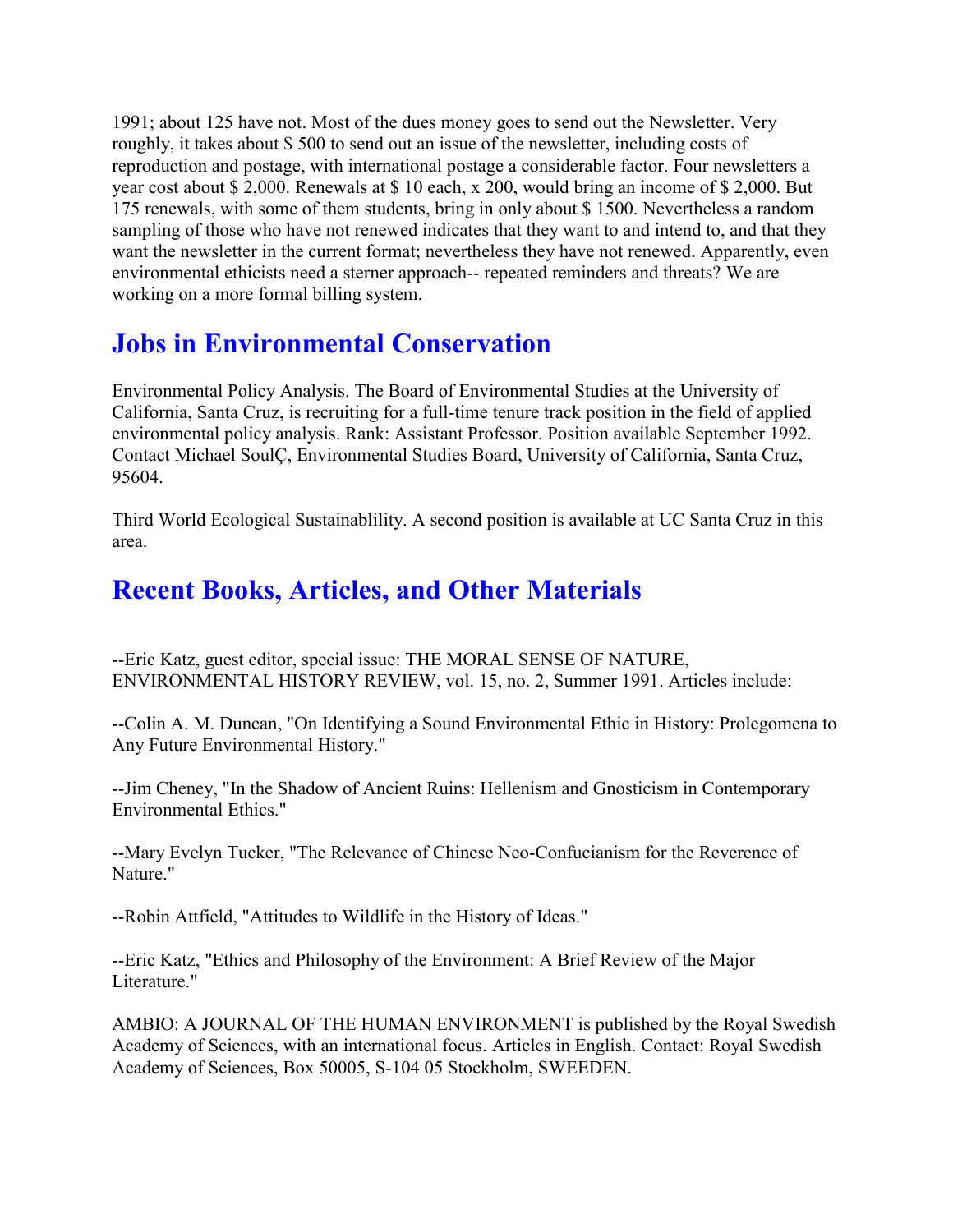CAPITALISM, NATURE, SOCIALISM: A JOURNAL OF SOCIALIST ECOLOGY is the only international theoretical and political journal of socialist ecology, including ecological Marxism and feminism. The July 1991 issue is on red green politics and on science and ecology. U. S. address: Guilford Publications, Journals Department, 72 Spring St., New York, NY 10012. Outside the U.S.: Guilford Press, The Distribution Centre, Blackhorse Rd., Letchworth, Herts, SG6 1HN, UK.

--Richard Sylvan and David Bennett, "Of Utopias, Tao and Deep Ecology," DISCUSSION PAPERS IN ENVIRONMENTAL PHILOSOPHY, No. 19. Available for \$ 5 from Department of Philosophy and Law, Research School of Social Sciences, Australian National University, P. O. Box 4, Canberra, ACT, Australia 2600.

--George H. Kehm, WHOSE WORLD IS IT? RESPONDING TO GOD'S COVENANT WITH THE EARTH. A study unit for churches published by The Theology and Worship Ministry Unit, Presbyterian Church (U.S.A.), Louisville, KY. \$ 2.00. 44 pages. 800/524-2612. Seven units. Kehm is professor of theology, Pittsburgh Theological Seminary.

--Freya Matthews, THE ECOLOGICAL SELF. London: Routledge, 1990. Details of published work unavailable at press time, but this work has been seen in manuscript and promises to be an important contribution to deep ecology.

--D. J. Mulvaney, ed., THE HUMANITIES AND THE AUSTRALIAN ENVIRONMENT. Available from The Secretary, Australian Academy of the Humanities, GPO Box 93, Canberra, ACT, AUSTRALIA. Australian dollars \$ 14.95, posted \$ 17.95. From a symposium at the University of Melbourne, November 1990. Includes W. S. Ramson, "Wasteland to Wilderness: Changing Perceptions of the Environment"; R. M. Jones, "Landscapes of the Mind: Aboriginal Perceptions of the Environment"; M. M. Manion, "The Humanities and the Australian Environment"; R. E. Goodin, "A Green Theory of Value"; T. R. Griffiths, "History and Natural History: Conservation Movements in Conflict?"; D. J. Mulvaney, "Visions of Environment." --David M. Freeman, CHOICE AGAINST CHOICE: CROSS-CULTURAL POLICY ASSESSMENT IN SOCIAL DEVELOPMENT. University Press of Colorado, 1991. \$ 39.95 cloth. 344 pages. Largely devoted to natural resource issues where values are in conflict. The University Press of Colorado advertising blurb says, "Should a river be damned (sic!) for hydroelectic power production or be protected for its wild and scenic values? Which is better? Better for whom? Better for how long? Better in terms of what?" Freeman is a sociologist at Colorado State University and claims that sociology can assess and rank alternative public policy proposals. It seems also that sociologists are still liable to Freudian slips.

--John Gever, Robert Kaufmann, David Skole, and Charles Vorosmarty, BEYOND OIL: THE THREAT TO FOOD AND FUEL IN THE COMING DECADES. University Press of Colorado, 1991. \$ 17.50 paper. 312 pages.

--Gary Holthaus, Patricia Nelson Limerick, and Charles F. Wilkinson, eds., A SOCIETY TO MATCH THE SCENERY: PERSONAL VISIONS OF THE FUTURE OF THE AMERICAN WEST. University Press of Colorado, 1991. \$ 24.95. 256 pages. An anthology claiming that the American West is at a critical crossroads where westerners must come to terms with the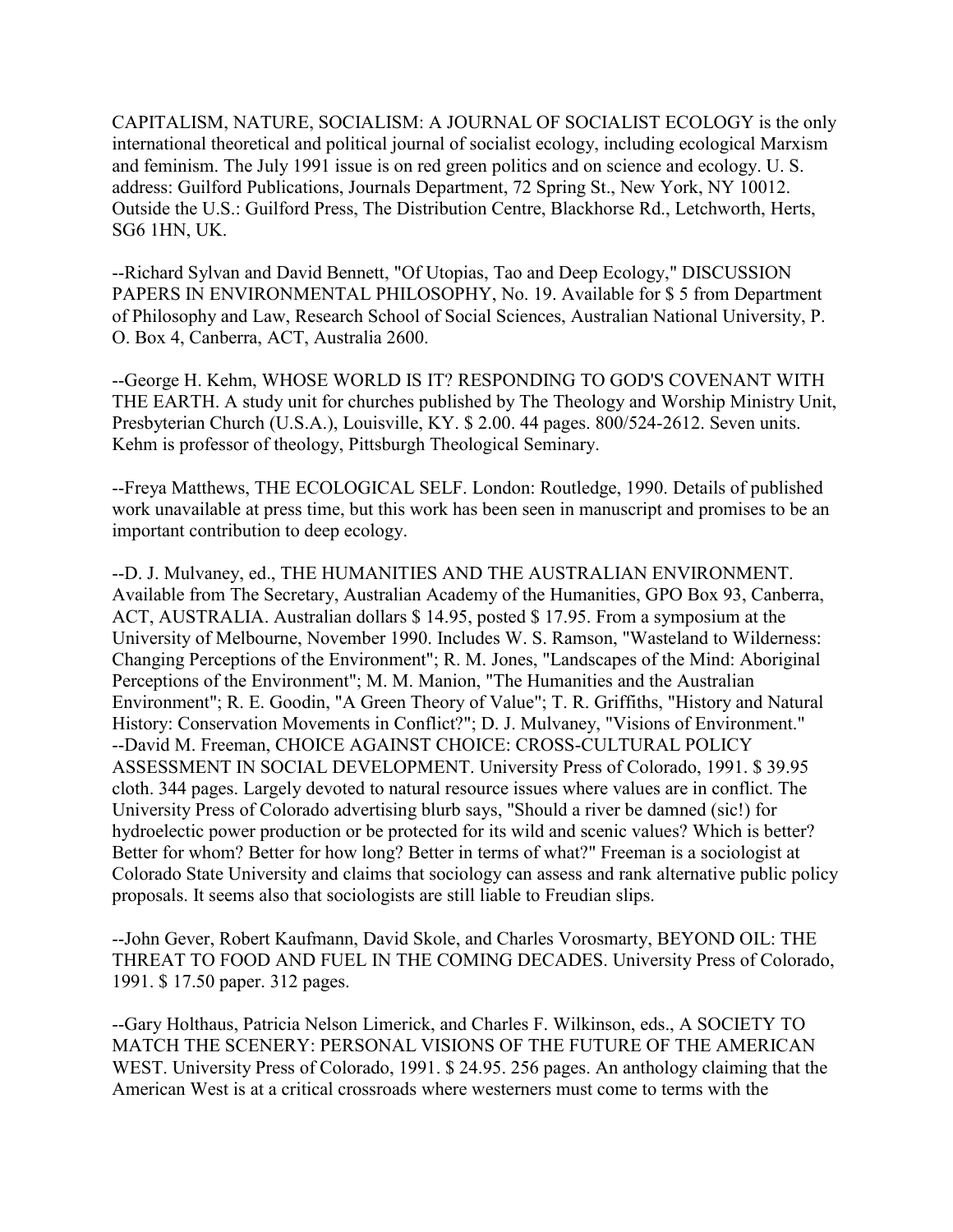limitations of the region soon, or ruin it forever. The authors hold that this is not closing the doors of western enterprise, but a reckoning that opens new doors for a new and better western experience.

--James M. Wall, "Expanding our Identification Horizons," CHRISTIAN CENTURY, August 7- 14, 1991. We need to be able to empathize far beyond our immediate circle. One sign of this is the growing interest in environmentally friendly products. The WALL STREET JOURNAL, extrapolating from the sense of guilt over disposable diapers, predicts that by the year 2000 it will be very difficult to sell products that are not environmentally responsible.

--THE TRUMPETER, Summer 91, features a dozen and a half short articles on the environmental crisis, education, and deep ecology. Some examples: Anthony Weston, "Non-Anthropocentrism in a Thoroughly Anthropocentrized World"; J. Donald Hughes, "The Psychology of Environmentalism: Healing Self and Nature"; Bob Henderson, "Nature as Self: The Spiritual Dimensions of Outdoor Education."

--Michael W. Fox, ANIMALS HAVE RIGHTS, TOO. Crossroad/Continuum, 1991. 176 pages, \$ 12.95 paper. An internationally recognized veterinarian and defender of animal rights urges children and parents to consider all the relevant issues and take positive steps at home, in school, and in the community.

--Hans KÅng, GLOBAL RESPONSIBILITY: IN SEARCH OF A NEW WORLD ETHIC. Crossroad/Continuum, 1991. 180 pages, 1991. \$18.95. A famous Roman Catholic theologian makes a bold new proposal for planetary morality, on which rests, he claims, the fate of the **Earth** 

--Laura Meagher, TEACHING CHILDREN ABOUT GLOBAL AWARENESS. Crossroad/Continuum, 1991. 144 pages. Practical ideas to help children live responsibly in an interdependent world.

--Lewis G. Regenstein, REPLENISH THE EARTH: A HISTORY OF ORGANIZED RELIGION'S TREATMENT OF ANIMALS AND NATURE--INCLUDING THE BIBLE'S MESSAGE OF CONSERVATION AND KINDNESS TOWARD ANIMALS. Crossroad/Continuum, 1991. \$ 11.21.

--Judith S. Scherff, ed., THE MOTHER EARTH HANDBOOK: WHAT YOU NEED TO KNOW AND DO--AT HOME, IN YOUR COMMUNITY, AND THROUGH YOUR CHURCH TO HELP HEAL OUR PLANET NOW. Crossroad/Continuum, 1991. 352 pages. \$ 15.95 paper. Twenty-one contributors.

--Peter M. Haas, SAVING THE MEDITERRANEAN: THE POLITICS OF INTERNATIONAL ENVIRONMENTAL COOPERATION. Columbia University Press, 1990. 303 pages. \$ 42.00.

--Howard Bridgman, GLOBAL AIR POLLUTION: PROBLEMS FOR THE 1990'S. Columbia University Press, 1991. 288 pages. \$ 20.00 paper, \$ 59.00 cloth. Also Belhaven Press in the United Kingdom. Scientific principles in relation to social, political, and economic issues.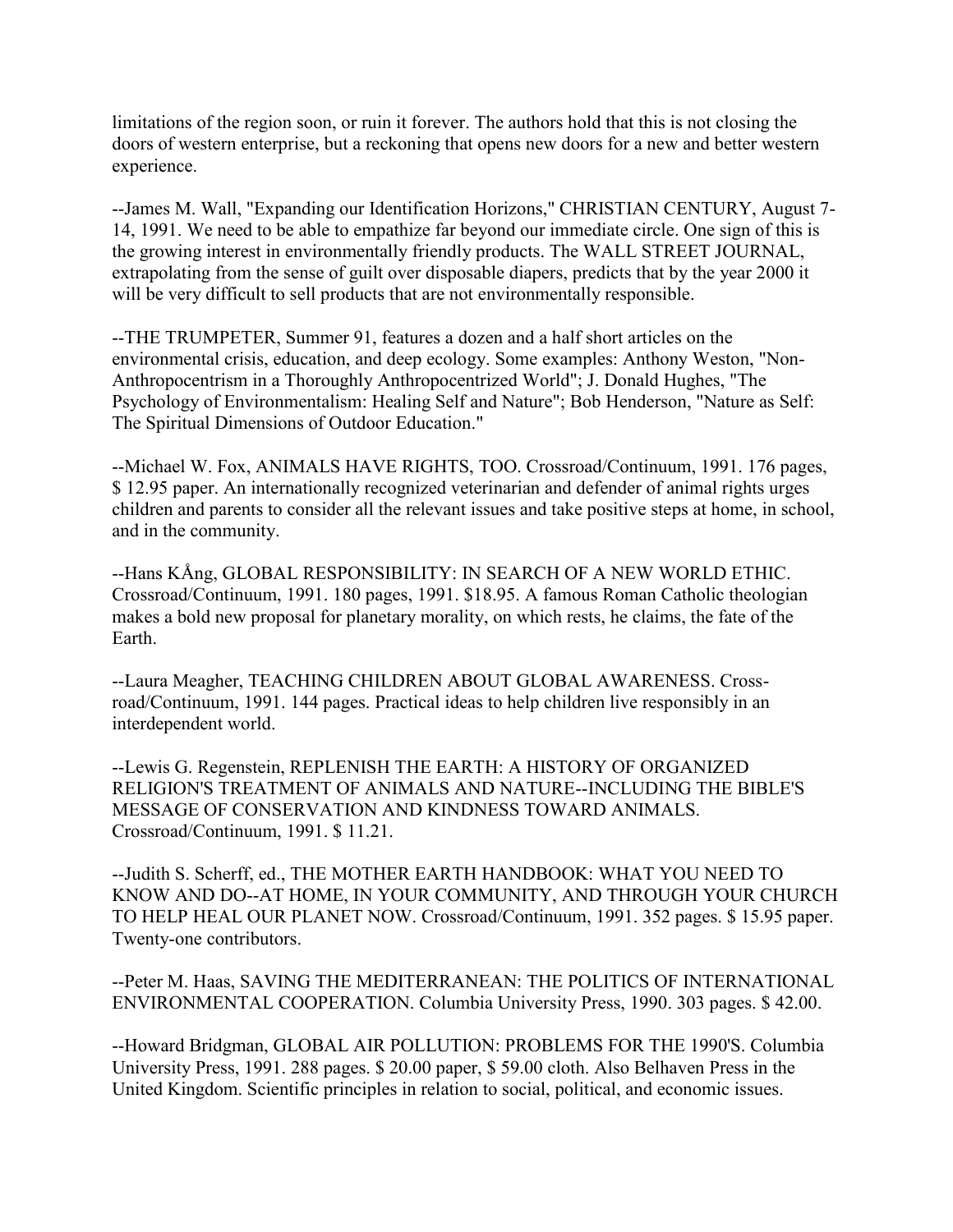--Anthony B. Anderson, Peter H. May, and Michael J. Balick, THE SUBSIDY FROM NATURE: PALM FORESTS, PEASANTRY, AND DEVELOPMENT ON AN AMAZON FRONTIER. Columbia University Press, 1991. 256 pages. \$ 35.00. The natural history, management, and economics of the babassu palm in frontier areas of the Brazilian Amazon.

--Anthony B. Anderson, ALTERNATIVES TO DEFORESTATION: STEPS TOWARD SUSTAINABLE USE OF THE AMAZON RAIN FOREST. Columbia University Press, 1990. \$ 65.00. 281 pages.

--Robert Costanza, ed., ECOLOGICAL ECONOMICS: THE SCIENCE AND MANAGEMENT OF SUSTAINABILITY. Columbia University Press, 1991. 555 pages. \$ 50.00.

Michael D. Young, TOWARDS SUSTAINABLE AGRICULTURAL DEVELOPMENT. Columbia University Press, 1991. 400 pages. \$ 75.00 Also published by Belhaven Press in the United Kingdom.

--William Cronin, NATURE'S METROPOLIS: CHICAGO AND THE GREAT WEST (New York: Norton, 27.50). A study of Chicago's mid-nineteenth century rise and its ecological consequences. The first nature is the "original, prehuman nature" and the second nature is "the artificial nature that people erect atop first nature." "In the [meat]packer's world it was easy not to remember that eating was a moral act inextricably bound to killing. ... The sheer variety of these new standardized uses [for every part of the animal] testified to the packers' ingenuity in their war on waste, but in them the animal also died a second death. Severed from the form in which it had lived, severed from the act that had killed it, it vanished from human memory as one of nature's creatures. Its ties to the earth receded, and in forgetting the animal's life one also forgot the grasses and the prairie skies and the departed bison herds of a landscape that seemed more and more remote in space and time."

"The world of the market place, where city and country met, was-- and remains--a world of such forgetting. The farther a hog or a white-pine log or a bushel of grain was taken from nature, the more its value seemed to arise from the effort that human beings expended in bringing it to market. Cronin discounts this familiar theory of value. Nature is present in so many forms in NATURE'S METROPOLIS that it finally comes as a shock to realize that for Cronin nature- first nature, the nonhuman world of ecological relations--is already a thing of great inherent value, which belongs, in an important sense, to itself, and of which human beings are merely an inalienable part. This is what many believe but few have read in a scholarly work of history. By the logic of nature--not the logic of capital or the logic of the frontier--the settlement of America and the rise of its great cities look less like an opera of self-reliance than like a colossal burglary. `A sizeable share of the new city's wealth,' Cronin concludes, `was the wealth of nature stolen, consumed, and converted to human ends.'" From Cronin and Verlyn Klinkenborg review in NEW YORKER, July 29, 1991. Cronin is a professor of history at Yale.

--Ed Marston, ed., REOPENING THE WESTERN FRONTIER. Covelo, CA: Island Press, 1990. 350 pages. Cloth \$ 24.95; paper \$ 15.95. Members of a far-flung network of free-lance writers contribute articles describing the changes they see occurring in their respective corners of the U.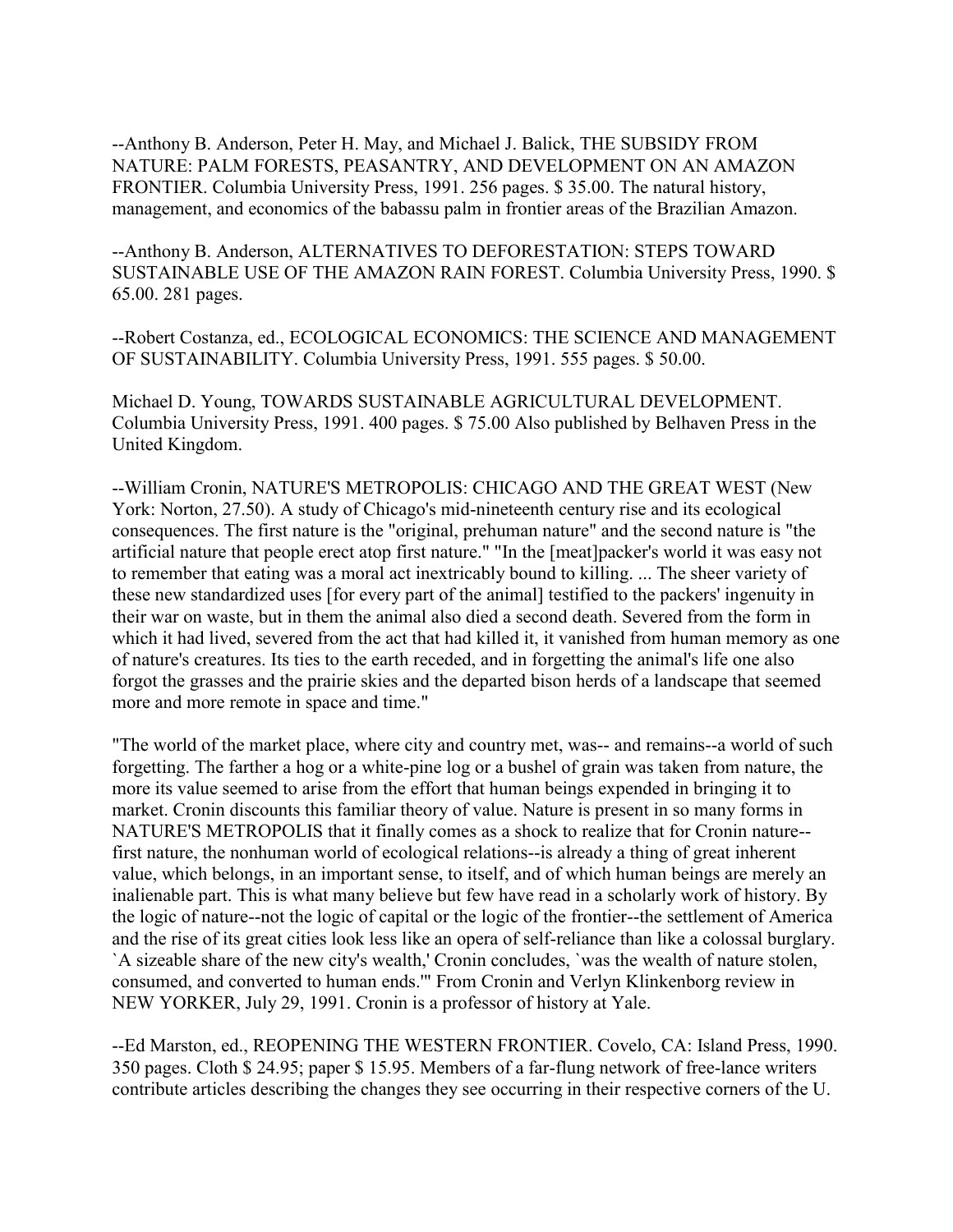S. West. Thought-provoking and never dull.

--Craig L. LaMay and Everette E. Dennis, eds., MEDIA AND THE ENVIRONMENT. Covelo, CA: Island Press, 1991. 220 pages. \$ 31.95 cloth, \$ 17.95 paper. Advocacy vs. objectivity in environmental reporting. Does "newsworthiness" distort environmental reporting? Do complex ecological, political, economic, and social issues have to be oversimplified for the media? Articles by journalists and others, including Jim Detjen, PHILADELPHIA INQUIRER reporter and president of the Society of Environmental Journalists.

--1991-92 GREEN INDEX: A STATE-BY-STATE GUIDE TO THE NATION'S ENVIRONMENTAL HEALTH. Covelo, CA: Island Press, 1991. 168 pages. \$ 29.95 cloth, \$ 18.95 paper. A report card on all fifty states, using 200 indicators to rank each state.

--Donald Snow, INSIDE THE ENVIRONMENTAL MOVEMENT: MEETING THE LEADERSHIP CHALLENGE. Covelo, CA: Island Press, January, 1992. 260 pages. \$ 34.95. \$ 19.95 paper. Leadership development needs among U. S. conservation groups. Some findings: budgetary concerns distance leaders from their members, mainstream conservationenvironmental groups fail to work effectively with people of color, the rural poor, and other disenfranchised groups, leaders do not allow enough time for long-range planning. The next century will demand leadership of a kind seldom seen so far in the American conservation community.

--Joan Wolfe, MAKING THINGS HAPPEN: HOW TO BE AN EFFECTIVE VOLUNTEER. Covelo, CA: Island Press, 1991. \$ 22.95 cloth, \$ 14.95 paper. 240 pages. Volunteers are the backbone of grassroots environmentalism, but volunteers are often not as effective as they could be, because they must perform jobs for which they have little or no training.

--Donald Snow, ed., VOICES FROM THE ENVIRONMENTAL MOVEMENT: PERSPECTIVES FOR A NEW ERA. Covelo, CA: Island Press, 1991. \$ 34.95 cloth, \$ 19.95 paper. Nine articles on conservation as a political force, the role of women and minorities, conservation in academia, volunteerism, and international leadership.

--EUROPEAN ENVIRONMENTAL YEARBOOK 1991. From the DocTer Institute for Environmental Studies. Covelo, CA: Island Press, 1991. 1,100 pages. \$ 165.00. A comprehensive guide to the environmental policies, laws, and regulations of the European Economic Community. Air and water pollution, nuclear safety, toxic and hazardous wastes, land reclamation.

--Bill Willers, ed., LEARNING TO LISTEN TO THE LAND. Covelo, CA: Island Press, 1991. Attempts to combine environmental science and nature with spiritual and ethical values. Articles by E. O. Wilson on biological diversity, Wallace Stegner on wilderness, Barry Commoner on pollution control and prevention, Edward Abbey on runaway urban growth, Anne and Paul Ehrlich on population control. Bill Willers is a professor of biology at the University of Wisconsin at Oshkosh.

--Richard Critchfield, TREES, WHY DO YOU WAIT? AMERICA'S CHANGING RURAL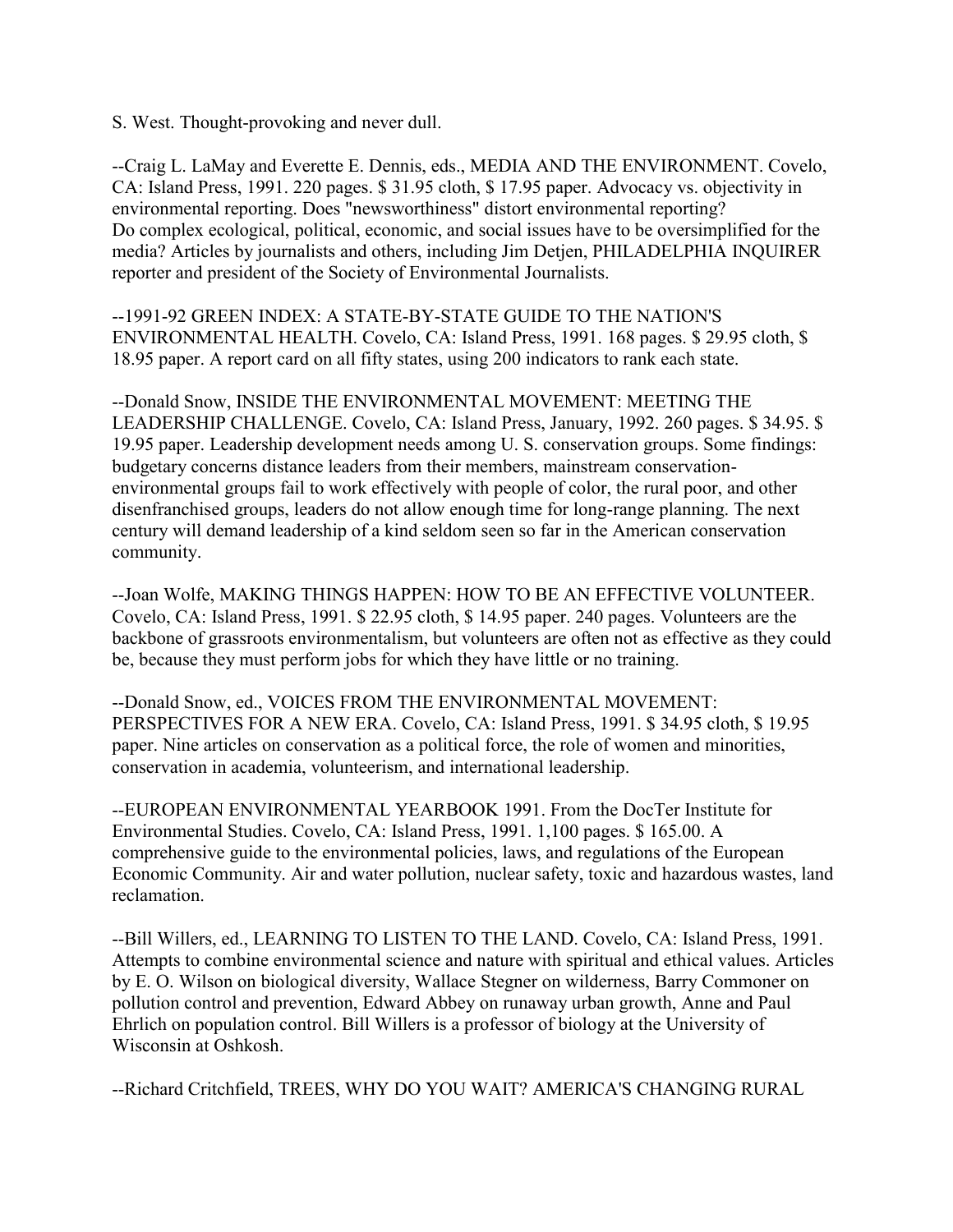CULTURE. Covelo, CA: Island Press, 1991. \$ 29.95 cloth, \$ 14.95 paper. 270 pages. A history chronicling the changes taking place in rural America.

--ENVIRONMENTAL INVESTMENTS: THE COSTS OF A CLEAN ENVIRONMENT. Report of the Administrator, Environmental Protection Agency. Covelo, CA: Island Press, 1991. \$ 40.00 cloth. 520 pages. What industry should expect in direct costs for implementing pollution control measures and undertaking compliance with environmental laws. The costs of forthcoming and projected environmental programs. An account of the \$ 115 billion per year that the public and private sectors spend on pollution prevention and control.

--Tensie Whelan, NATURE TOURISM: MANAGING FOR THE ENVIRONMENT. Covelo, CA: Island Press, 1991. \$ 34.95 cloth, \$ 19.05 paper. 220 pages. Trekking, bird watching, nature photography, wildlife safaris, mountain climbing, river rafting. Nature tourism amounts to \$ 19.5 billion annually and is increasing at the rate of 30% each year. Right and wrong ways to do it, with particular attention to how countries can develop their economies while also protecting their natural resources.

--BUSINESS RECYCLING MANUAL. Covelo, CA: Island Press, 1991. \$ 92.00 in a binder. 196 pages. Every business's recycling needs. Waste audits, marketing recyclables, monitoring and evaluating recycling programs.

--Steven J. Bennett, ECOPRENEURING: THE COMPLETE GUIDE TO SMALL BUSINESS OPPORTUNITIES FROM THE ENVIRONMENTAL REVOLUTION. San Francisco: John Wiley and Sons, 1991. \$ 34.95 cloth, \$ 17.95 paper. 308 pages.

--Deborah Gordon, STEERING A NEW COURSE: TRANSPORTATION, ENERGY, AND THE ENVIRONMENT. Covelo, CA: Island Press, 1991. \$ 34.95 cloth, \$ 19.95 paper. 250 pages. How the transportation system contributes to environmental problems and how to fix it. Alternative fuels, advances in mass transit, ultra-fuel efficient vehicles, high-occupancy vehicle facilities, telecommuting and alterative work schedules.

--Charles L. Cadieux, WILDLIFE EXTINCTION. Covelo, CA: Island Press, 1991. \$ 24.95 cloth. 259 pages. A sequel to THESE ARE THE ENDANGERED, 1981. The exploding human population, hunting, poaching, wildlife parks and zoos. Battles to maintain wild ecosystems.

--Wendy E. Hudson, ed., LANDSCAPE LINKAGES AND BIODIVERSITY. Covelo, CA: Island Press, 1991. \$ 34.95 cloth, \$ 19.95 paper. The need for protecting large areas and connecting these with corridors. The interaction of ecology at the landscape level and the conservation of biodiversity.

--Judith D. Soule and Jon. K. Piper, FARMING IN NATURE'S IMAGE: AN ECOLOGICAL APPROACH TO AGRICULTURE. Covelo, CA: Island Press, January, 1992. \$ 34.95 cloth, \$ 19.95 paper. 290 pages. A detail look at the pioneering work of The Land Institute, the leading educational and research organization for sustainable agriculture. Forward by Wes Jackson.

--CLIMATE CHANGE: THE IPCC RESPONSE STRATEGIES. By the Intergovernmental Panel on Climate Change. Covelo, CA: Island Press, 1991. \$ 55.00 cloth, \$ 34.95 paper. 272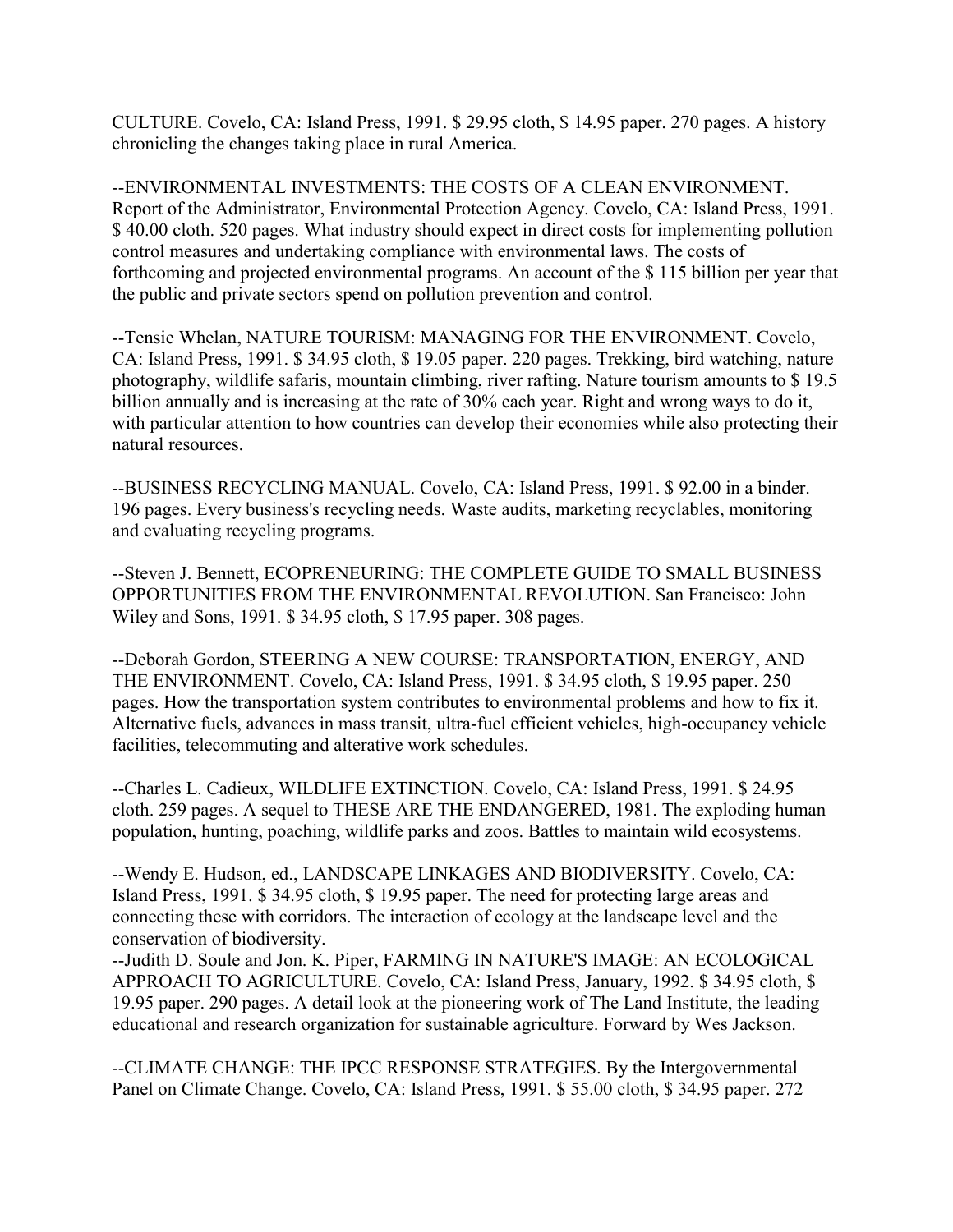pages. This panel was established in 1988 by the World Meterological Organization of the United Nations Environment Programme to identify and evaluate a wide range of international strategies for limiting or adapting to climate change, and to review available ways of implementing these strategies.

--Tom Harris, DEATH IN THE MARSH. Covelo, CA: Island Press, 1991. \$ 24.95 cloth, \$ 14.95 paper. 270 pages. The story of selenium poising, beginning in the Kesterson National Wildlife Refuge in California. Selenium poisoning in 43 sites in fifteen states in the U. S. West. Early research that could have avoided the tragedy. Political obstacles to solving the crisis. Clean up efforts and possibilities.

--William A. Nierenberg, ed. ENCYCLOPEDIA OF EARTH SYSTEM SCIENCE. New York: Academic Press, 1991. Four volumes, 2,500 pages. \$ 165.00.

--Daan van Heere, "Ecological Worries, Europe 1992," ONE WORLD (World Council of Churches), No. 167, July 1991. Environmental concerns are still playing second fiddle to economic issues in the coming integration of Europe. The Single European Act comes into effect in full force in 1992 and brings with it ecological concerns, since the emphasis is on growth rather than sustainable development in a Europe already rather badly straining its environment. Plants are becoming extinct; polluted rivers and polluted air are the rule rather than the exception; in many places the land has been poisoned; the variety of animals is decreasing. The low priority given to environmental concerns in the process of European integration does not at all reflect European public opinion, however. One particular concern is that free traffic in a Europe without boundaries will greatly increase automotive pollution, including acid rain.

--Kristin Shrader-Frechette, "Review of Callicott, IN DEFENSE OF THE LAND ETHIC," BETWEEN THE SPECIES 6, no. 4, (Fall 1990): 185- 189. With reply by Callicott, pp. 193-195, and reply by Shrader- Frechette, pp. 195-196. Argument and counterargument about whether ecosystems are communities with enough definiteness to serve as the object of moral duty, whether moral norms can be derived from behaviors to which humans are disposed by evolutionary heritage, and whether the extent of change of historical time prevents considering the stability of an ecosystem as a norm in environmental ethics.

--James Shreeve, "Machiavellian Monkeys," DISCOVER, June 1991. A close look at our close relatives shows how important sneakiness and deceit have been in human evolution. Richard Byrne and Andrew Whitten, Scottish psychologists at the University of Saint Andrews, claim that nearly all primates practice tactical deception, some elaborately. Except for lemurs, the primate species are "a simian rogues' gallery of liars and frauds." "The sneakier the primate ... the bigger the brain." A conclusion is that the human brain evolved as an organ of deceit. With chimpanzees there are episodes where one chimpanzee uses deceit to expose the deceit of another. "Society, sneakiness, brain size, and intelligence are intimately bound up with one another." Deceptive episodes often involve hiding food or mating with females. Critics reply that the primates may be naturally selected for such behaviors, but that there is less intentionality than supposed by transference from apparently similar human behavior.

--Laura Westra, Kira L. Bowen, and Bridget K. Behe, "Agricultural Practices, Ecology, and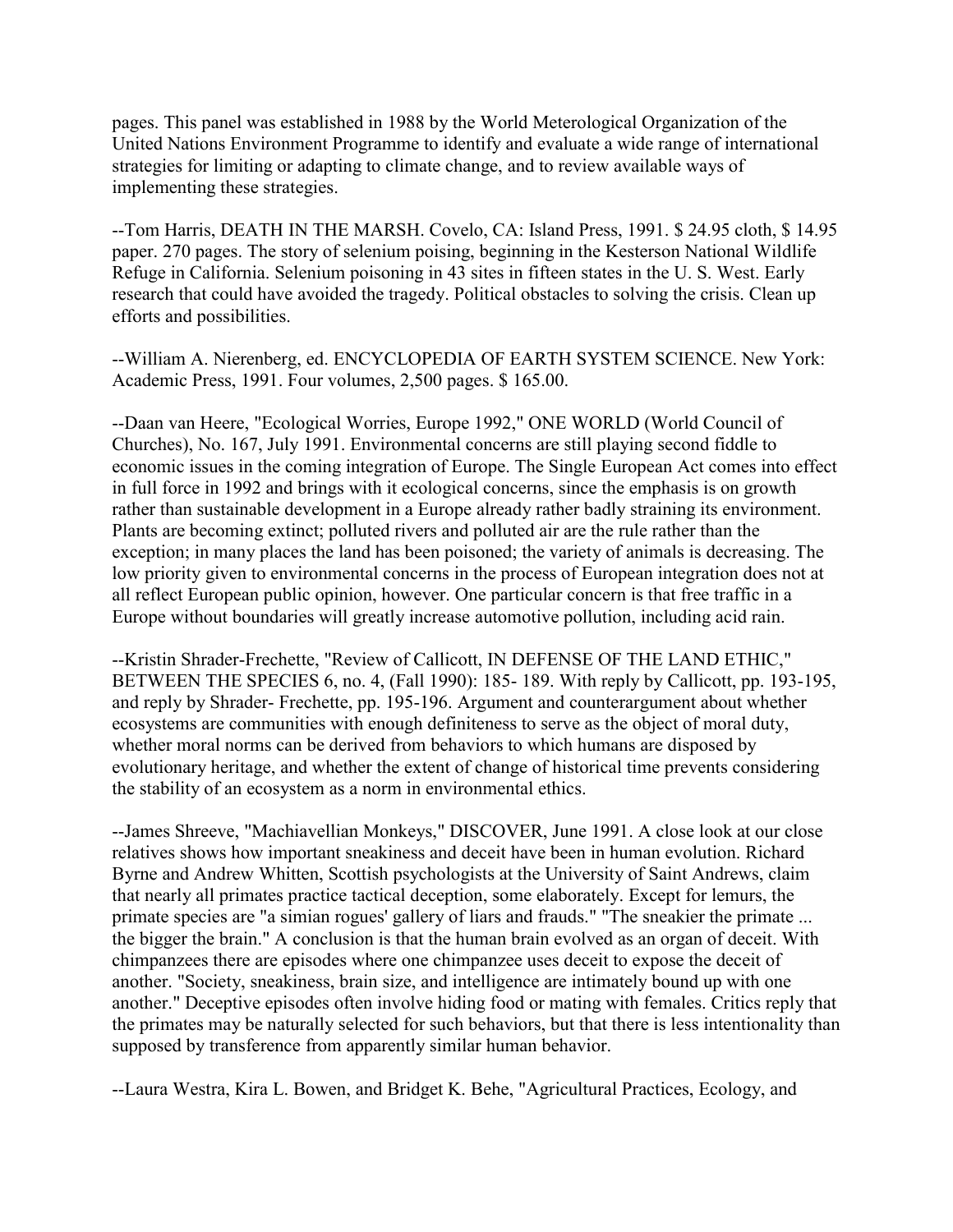Ethics in the Third World, " JOURNAL OF AGRICULTURAL AND ENVIRONMENTAL ETHICS, vol. 4 (no. 1, 1991):60-77. The increasing demand for horticultural products for nutritional and economic purposes by lesser developed countries is well documented. Pesticide use is an integral component of most agricultural production, yet chemicals are often supplied without supplemental information vital for their safe use. A developing country faces a dilemma whether it should improve its situation without giving adequate consideration to environmental consequences. Westra is now at the University of Windsor, but was formerly at Auburn University, Alabama. Bowen and Behe are both professors in the College of Agriculture, Auburn University.

--Julia Moulden and Patrick Carson, GREEN IS GOLD (Harper Business Publications, 1991). \$ 19.95. Billed as the first practical guide for companies going green. How to develop a green corporate strategy. Carson is the vice-president for environmental affairs for Loblaws (a food supermarket), the company that launched G.R.E.E.N., said to be one of the most successful environmentally friendly product lines in North America. The authors claim that jumping on the green bandwagon is "the biggest opportunity for business for the coming decade and the next century."

SCIENCE, August 16, 1991, is a special issue on biodiversity. Some articles:

--Charles C. Mann, "Extinction: Are Ecologists Crying Wolf?" Critics say the mega-extinction predictions are exaggerated. Part of the trouble is whether the theory of island biogeography is applicable to tropical forests; part of the trouble is general ignorance about what is there, especially with insects and fungi, part of the trouble is how species are related to ecosystems, and how much human interference upsets systems outside the temperate zone.

--Michael E. SoulÇ, "Conservation: Tactics for a Constant Crisis." The fundamental factors that erode biological diversity are: population growth, poverty, misperception, anthropocentrism, cultural transitions, economics, and policy implementation failure. "Many conservationists argue that current cultural values are antithetical to effective conservation policies, and that a new ethic or a revolutionary change in human consciousness is necessary, before significant progress is made" (p. 746).

--T. L. Erwin, "An Evolutionary Basis for Conservation Strategies." Conservation strategies have been too anthropocentric--saving those species that are useful or interesting to humans. A more objective, nonanthropocentric conservation strategy would be to locate and save the evolutionary dynamic lineages, those ecosystem regions and species groups in which evolution and speciation is still actively taking place. Many of the species saved under current strategies are living fossils, dead-ends in the evolutionary process.

--Harold J. Morowitz, "Balancing Species Preservation and Economic Considerations." "Once the term `value' is introduced, the question moves to economics and ethics, both of which use that construct, but in very different senses. From a narrow economic point of view, we need a monetary metric of a species value to balance benefits against costs of preservation. View from environmental ethics no such direct measure is possible."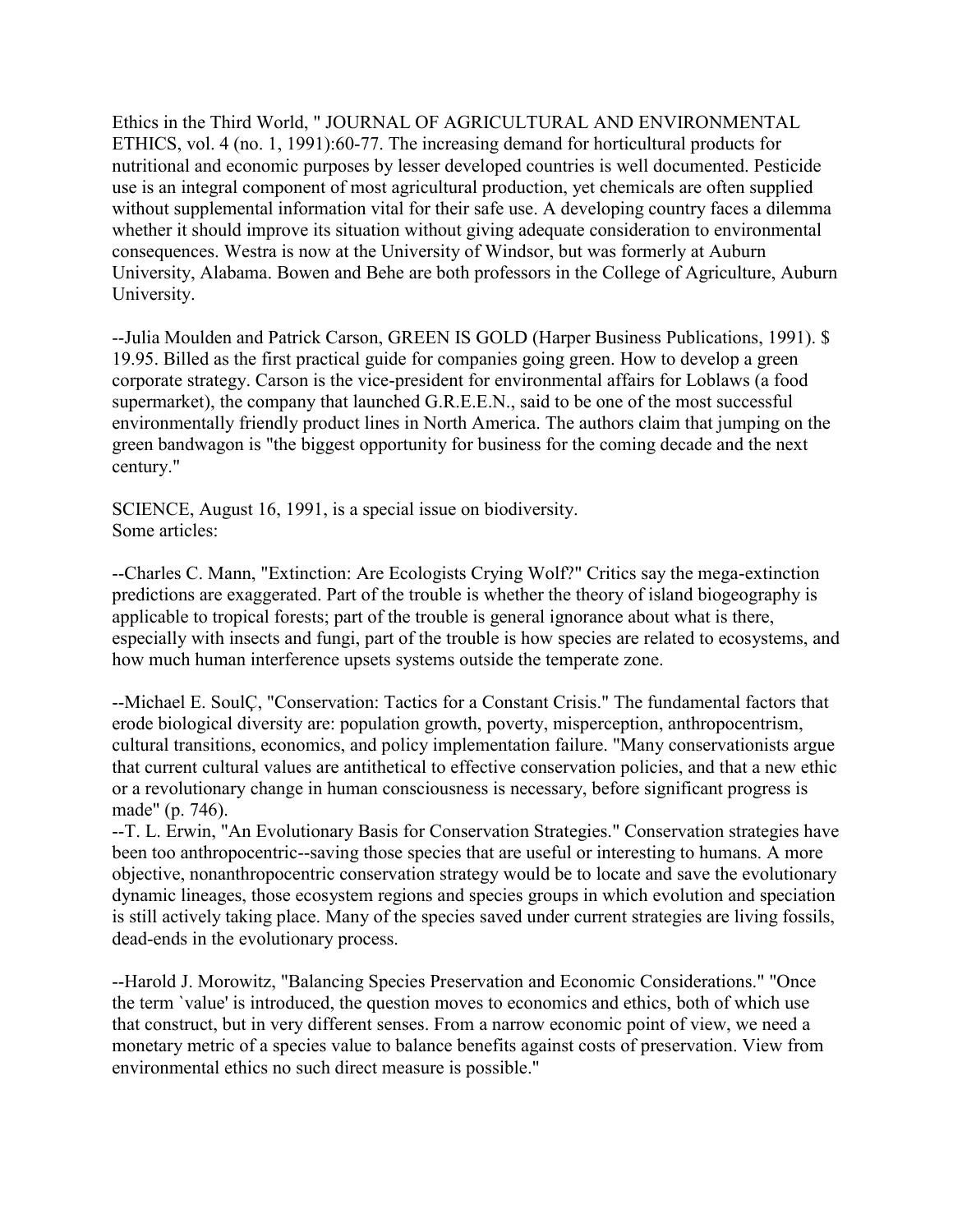--David Jablonski, "Extinctions: a Paleontological Perspective."

--Paul R. Ehrlich and Edward O. Wilson, "Biodiversity Studies: Science and Policy." "The loss of biodiversity should be of concern to everyone for three basic reasons. The first is ethical and esthetic. ... The second reason is that humanity has already obtained enormous direct economic benefits from biodiversity. ... The third reason, perhaps the most poorly evaluated to date, is the array of essential services provided by natural ecosystems."

The JOURNAL OF INTERDISCIPLINARY STUDIES, vol. 3, 1991, contains articles on the theme: "Ecology and Food: Restoring Man and Nature."

--C. Tudge, "The Rise and Fall of HOMO SAPIENS SAPIENS," PHILOSOPHICAL TRANSACTIONS OF THE ROYAL SOCIETY, London, B 325 (1989):479-488. Human beings have broken the ecological `law' that says that big, predatory animals are rare. Two crucial innovations have enabled us to alter the planet to suit ourselves and thus permit unparalleled expansion: speech and agriculture. However, natural selection has not equipped humans with a long- term sense of self-preservation. Our population cannot continue to expand at its present rate for much longer, and the examples of many other species suggest that expansion can end in catastrophic collapse. Survival beyond the next century in a tolerable state seems most unlikely unless all religions and economies begin to take account of the facts of biology. If this occurred, it would be a step in cultural evolution that would compare in import with the birth of agriculture. "I take it also to be self-evident that ours is not the only important species; that other creatures have a `right' to occupy this planet, and that we at times have to bow to their needs, even at cost to ourselves."

--David Holmstrom, SURVIVAL OF THE GALAPAGOS, a four part series on the difficulties in ecotourism in the Galapagos, in THE CHRISTIAN SCIENCE MONITOR, August 19-22, 1991. "Invasion of the Ecotourist," "Balancing Nature, Man, and Money," "Wildlife in Transition," and "Can We Both Visit and Protect?" Excellent case study in ecotourism.

--Gary Snyder, DIMENSIONS OF A LIFE, edited by John Halper. San Francisco: Sierra Club Books, 1991. 464 pages. \$ 17.00 paper. Memories of Snyder by friends and colleagues, on the occasion of his sixtieth birthday.

--Peter D. Moore, "The Exploitation of Forests," SCIENCE AND CHRISTIAN BELIEF (Exeter: Paternoster Press) 2(1990):131-140. The disharmony between humans and the natural world is nowhere better illustrated than in the study of forest ecosystems. Since prehistoric times the removal of forest cover in temperate areas has led to retrogressive practices in vegetation and this form of destruction is now accelerating in the tropics, possibly creating global problems. The stewardship demanded of Christians in Genesis requires that Christians seek alternative ways of deriving sustenance from the forests, using sustainable harvesting. Peter Moore is an ecologist in the Division of Biosphere Sciences, King's College, London.

--WHO COUNTS?, special issue of the newsletter, ISSUES IN ETHICS, of the Center for Applied Ethics, Santa Clara University, Santa Clara, CA. Vol 4, no. 1, Winter/Spring 1991. Articles: "Ethics and the Spotted Owl Controversy" and "Who Should Pay: The Product Liability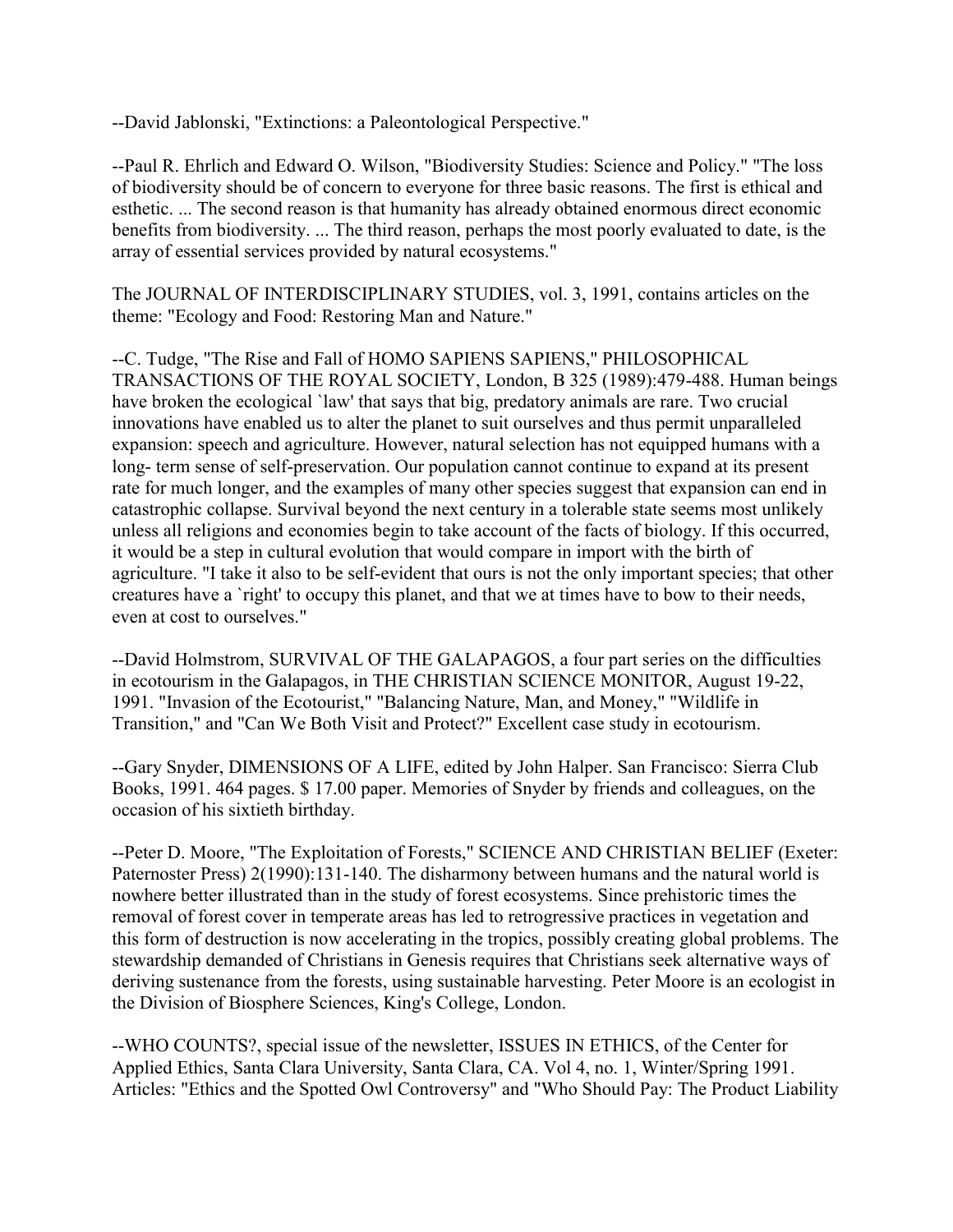Debate."

--Bernard E. Rollin, "Social Ethics, Veterinary Medicine, and the Pet Overpopulation Problem," JOURNAL OF THE AMERICAN VETERINARY MEDICAL ASSOCIATION 198(no. 7, April 1, 1991):1153-1156. Companion animals differ from animals used for food or experimentation in the bonding that humans establish with their pets. Nevertheless, companion animals are subject to major abuses, where there is no semblance of justification for the abuse. Pet abuse is the worst sort of animal abuse, for it is totally wanton, senseless, and useless. Those concerned for animal welfare have not adequately addresssed this issue. Veterinarians have a particular responsibility here.

--Kristin Shrader-Frechette and Earl McCoy, "Theory Reduction and Explanation in Ecology," OIKOS 58 (no. 1, 1990):109-114. How ecology could benefit from incorporating some formal tools of philosophy. The reduction of ecological theories is premature. Some nonfalsifiable ecological principles are not scientific laws, subject to testing. Statistical laws and stochastic processes might provide the best grounds for the scientific stature of ecology.

--Kristin Shrader-Frechette, Scientific Method, Anti- Foundationalism, and Public Decisionmaking," I RISK--ISSUES IN HEALTH AND SAFETY 23(Winter, 1990):23-41. Examines the failure of foundationalist positivism, how the experts are often wrong, and what lessons are to be learned from the experts' errors.

--Kristin Shrader-Frechette, RISK AND RATIONALITY: PHILOSOPHICAL FOUNDATIONS FOR POPULIST REFORMS (Berkeley: University of California Press, 1991). 272 pages. \$ 39.95 cloth. \$ 15.95 paper. Neither charges of irresponsible endangerment nor countercharges of scientific illiteracy in the public frame risk issues properly. Risk evaluation as a social process can be rational and objective, even though all risk-evaluation rules are value-laden. Shrader-Frechette defends "scientific proceduralism," a new paradigm for assessment when acceptance of public hazards is rational, recognizing that laypersons are often more rational in their evaluation of scientific risks than either experts or governments have acknowledged. Science need not preclude democracy.

--Dallas Burtraw, "Compensating Losers When Cost-Effective Environmental Policies Are Adopted," RESOURCES (Resources for the Future), Summer 1991, no. 104.

--Jeffrey B. Hyman and Kris Wernstedt, "The Role of Biological and Economic Analyses in the Listing of Endangered Species," RESOURCES (Resources for the Future), Summer 1991, no. 104.

--WORLD ENVIRONMENTAL DIRECTORY, 6th edition. Business Publishers, Inc. 951 Pershing Drive, Silver Spring, MD 20910-4464. \$ 225, plus \$ 8 postage. Over 1,000 pages, 60,000 listings.

Ned Ludd Books, P. O. Box 5141, Tucson, AZ 85703, offers an extensive catalog of books on environmentalism and "the big outside." With sections on eco-philosophy and land ethics. There is more than a little attention to "politically incorrect" authors.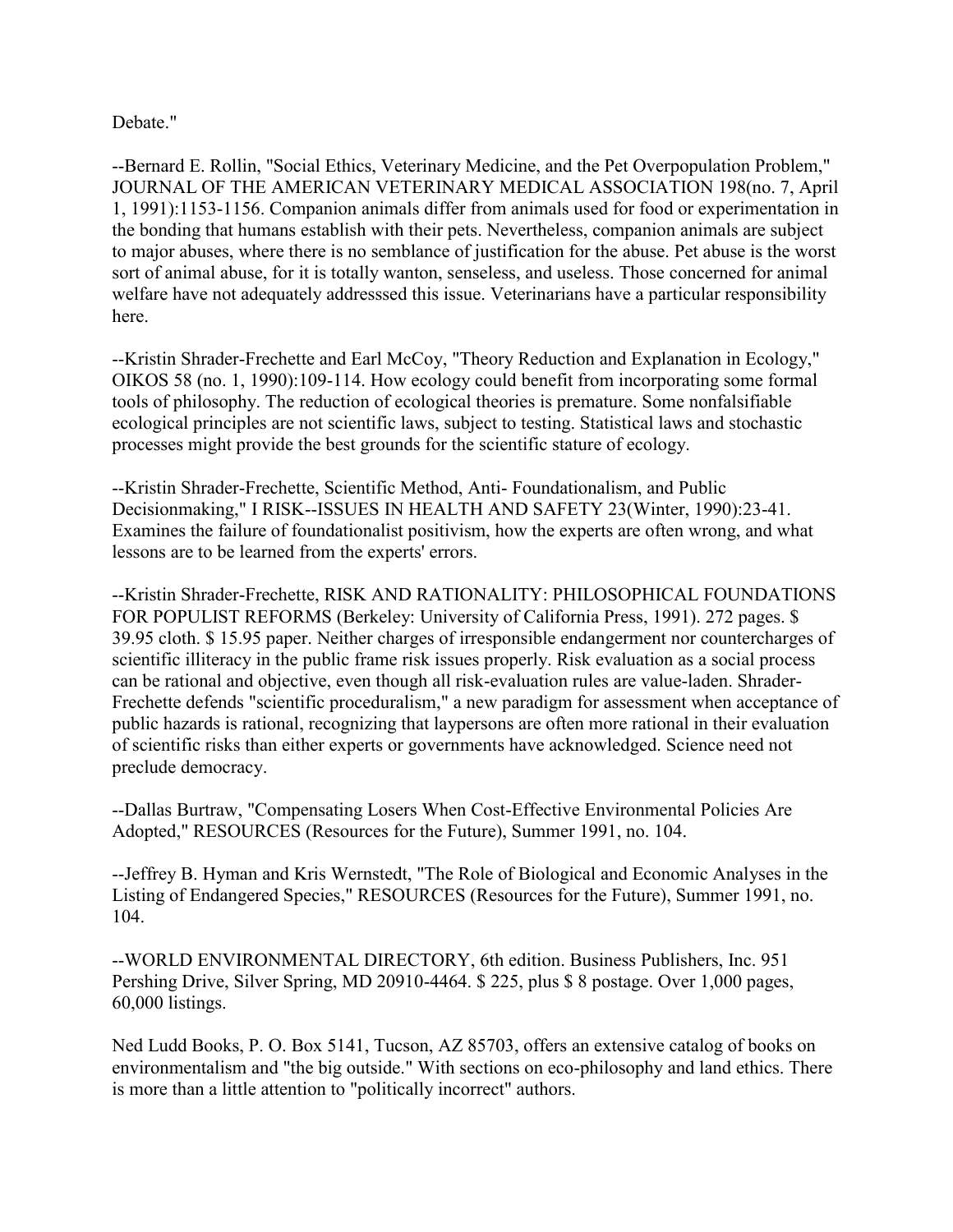# **Videotapes and media**

The following four videotapes are produced by the Children's Television Workshop and are inexpensive and excellent. The set of four is available for \$ 65.00; individual tapes priced below. VCA Teletronics, Inc., 50 Leyland Drive, Leonia, NJ 07605. 800/822- 1105, Operator # 12. Teacher's guides available. Next time you need to address youth or children, or have an adult session at which there are children who also need entertaining and educating, use one of these. Holmes Rolston has copies.

THE ROTTEN TRUTH. 30 minutes. \$ 18.45. Video for kids with a surprisingly adult message, and the very kidsy nature of the video can be used for some adult philosophizing. "You can't make nothing out of something." "It's all still there." Landfills, incineration. Recycling makes something else out of something, nature's way. Nature uses and reuses, and so should we. Reduction, especially excess wrapping. Newspapers decompose in a year, a wooden chair in 20 years, a leather purse in 50 years. A plastic diaper lasts 300-500 years, outlasting the baby, and the baby's baby, and the baby's baby's baby. The Statue of Liberty lasts 1,500 years. A glass bottle will last 1,000,000 years; why use it once? "What does your garbage say about you? A lot. And garbage never lies." Excellent production.

YOU CAN'T GROW HOME AGAIN. 60 minutes. \$ 23.45. Excellent introduction for children and youth. Features Costa Rica and gives particular attention to insects, also to ecological interdependencies. Maps of shrinking rainforests; their potential usefulness and respect for the biodiversity there. Visits a family living on formerly forested lands and explains the unsuitability for farming. Explores raising iguanas for food.

DOWN THE DRAIN. 30 minutes. \$ 18.45. Excellent introduction for children to water cycle, water use, water pollution, water treatment, water conservation. "The dinosaurs drank it; the Pharoahs drank it; Lincoln drank it, and now you can drink it too." Except that, "we're going over the limit of what nature can cope with." Average domestic use is 120 gallons per day per person, but the average needed to produce a fast food lunch, from growing it to consuming it, is 1,400 gallons. Leaks waste 20% of water supply in most cities. The general portrayal is of human society a misfit in the hydrologic cycles.

BOTTOM OF THE BARREL. 30 minutes. \$ 18.45. Introduction for children. What we use oil for. Oil spills, the damage they do, and how they are cleaned up, and, really, impossible to clean up. Where oil comes from, exploration for oil. Distilling oil, oil products. America's enormous appetite for oil, and how we are running out. How we can use less oil.

#### **Issues**

ONE EARTH COMMUNITY: A DECLARATION AND STATEMENT OF PRINCIPLES FOR THE EARTH CHARTER" has been produced by the Working Group of Religious Communities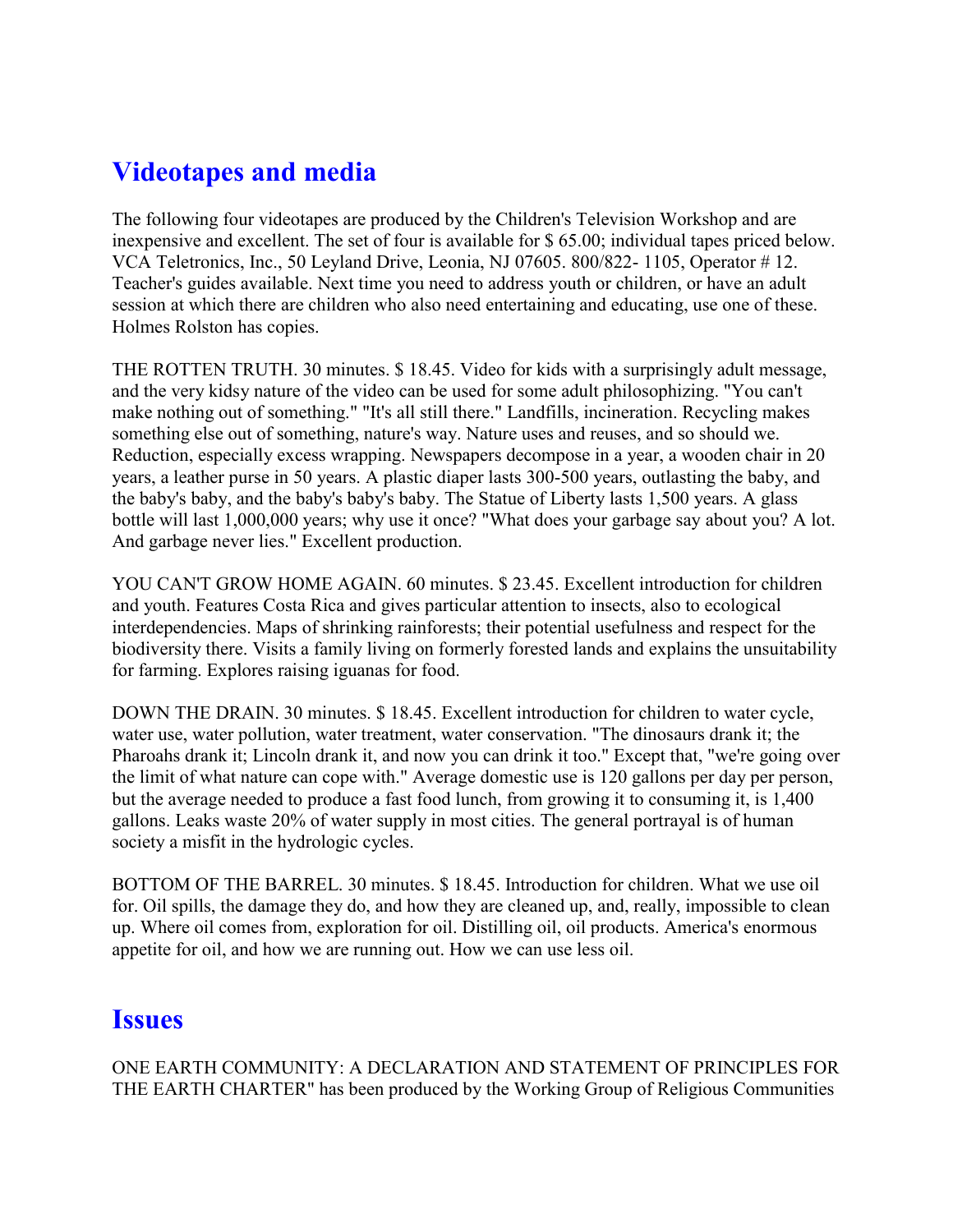on UNCED, released at Geneva, August 12, 1991. The statement is four pages in length. Over fifty representatives of religious traditions from around the world met at the Ecumenical Institute, Bossey, Switzerland, from August 8- 10. The statement has been formally communicated to Working Group III of UNCED, which is expected to formulate an EARTH CHARTER.

A sample section: "Life is a gift and elicits our respect, awe and reverence. We share one earth community, one human family, one destiny. We cherish and respect the rich diversity of life, and celebrate the beauty of the earth. For us, as members of one family, love and caring are the basis of our relationship with one another and with nature. The earth community is our greatest gift and sacred trust. We recognize a call to receive this gift gratefully, to draw earth's sustenance carefully, and to share it equitably."

Ten principles include responsibility toward the earth as a whole, the indivisibility of ecological justice and social justice, the rights of future generations, a transnational approach, a precautionary burden of proof, the protection of biodiversity, and a polluter pays principle.

John Seed, an Australian rainforest activist, is giving several institutes and seminars in the United States September through October. One contact is Interface Institute, Box 860, Watertown, MA 02171. Phone 617/924-1100.

A conference on "Environment for Europe" was held June 21-25 at Dobris Castle, near Prague, Czechoslovakia, with about 200 persons attending. The conference was sponsored by the Czech and Slovak Commission for the Environment in cooperation with the Commission of the European Communities and with the assistance of the UN Economic Commission for Europe. One session was devoted to "Human values and environmental ethics." A contact is Juraj Igor Michal, Federal Committee for the Environment, Czechoslovakia. Fax 422 254964.

The American Phytopathological Society at its annual meeting in St. Louis, MO, in August, considered a proposed code of ethics, drafted by Larry Stowell and Laura Westra. The Society will study the matter for a year. Although the president, O. W. Barnett, of Clemson University, endorsed such a code, many delegates did not see the need for it, and representatives of Monsanto and Ciba- Geigy spoke out against any revision of ethics that would reduce chemical dependency or increase organic farming. The proposed code reads, in part, "Plant Pathologists shall perform their services in such a matter as to husband the world's resources and the natural and cultured environment for the benefit of present and future generations. Plant Pathologists shall be most concerned with the direct and primary effect of their suggestions and recommendations upon the environment and shall inform those to or with whom they render professional services concerning any detected or predictable effects upon the natural and cultured environment. Plant Pathologists shall also consider the indirect, secondary and tertiary environmental effects of their recommendations." Other sections deal with performing professional responsibilities with "integrity" and with "objectivity and independence."

A forthcoming TV program placing Sam Beckett of "Quantum Leap" into the body of a laboratory chimpanzee is provoking supporters and opponents of animal research. NBC's provocative series projects its hero, Sam Beckett, back into the 1970's where he inhabits the body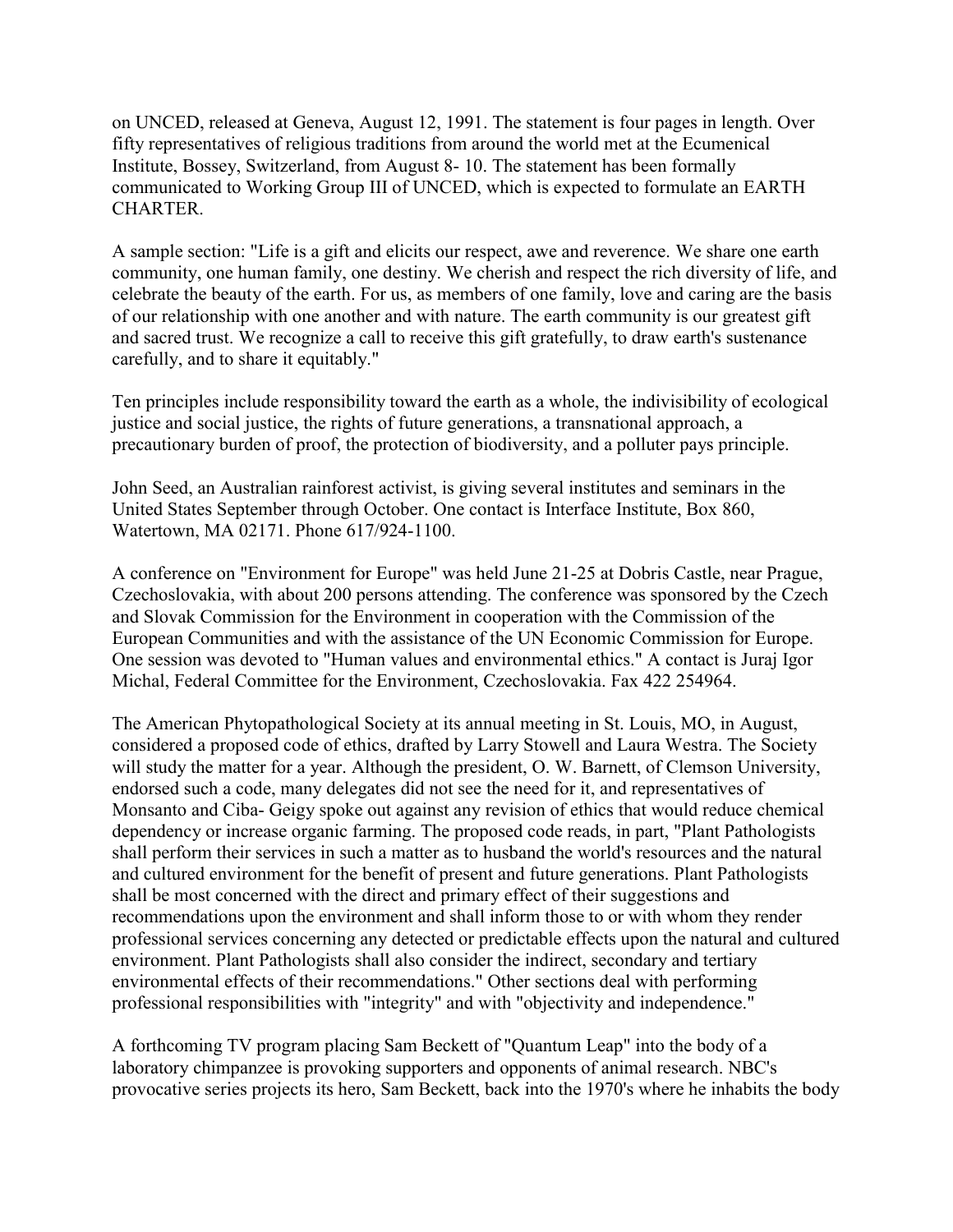of a research chimpanzee set to die or suffer severe injuries in a crash-impact test. A recent TV Guide announcement of the episode waved a red flag and provoked biomedical research advocates, especially the Foundation for Biomedical Research, to request NBC to cancel or alter the program. The program hopes to portray an animal's emotional and intellectual characteristics. Some quite invasive experiments were conducted in the 1970's. Story in LOS ANGELES TIMES, August 12, 1991, p. F1, p. F10.

"Captain Planet" is the newest super-hero on television for kids, taking the environmental crusade to the Saturday-morning pajama crowd. Captain Planet and the Planeteers" is now the most-watched syndicated children's program. Captain Planet is the brainchild of Ted Turner, founder of Turner Broadcasting System. He battles the "looting and polluting eco-villains" of our time. The cartoon features five young people from around the world who help fight environmental destruction, aided when Gaia, the spirit of Earth, gives the Planeteers magic rings that allow each of them to control an element of nature, also to summon Captain Planet when in trouble. The program is being shown in eighty nations. Product-licensing has proved difficult. All toys using Captain Planet's image are required to be environmentally safe, and single-use items are not allowed. Media Research Center, an organization that monitors liberal bias in the media, has ranked it first place on the list of the top ten most biased television shows. Story in CHRISTIAN SCIENCE MONITOR, August 22, 1991, p. 13.

Environmental Magazines Defy the Publishing Slump. Defying long odds and a slumping advertising market, new environmental magazines are muscling their way onto newsstands and carving out a new publishing niche. BUZZWORM (86,000 copies, E (80,000 copies), and GARBAGE (100,300 copies) are selling well at bookstores and newsstands. The old standbys, AUDUBON (471,000), SIERRA (518,000), and GREENPEACE (1,500,000), are doing well, but are turning more consumer-oriented to attract readers and boost sales. AUDUBON underwent a major shakeup with almost the entire editorial staff replaced. AUDUBON is seeking to attract more youthful readers, and, to appeal to this group, expects to feature more articles about the relationship between humans and the natural world rather than nature appreciation pieces. The Wilderness Society's WILDERNESS, having introduced advertising only a few years ago, has now decided to drop advertising entirely. MOTHER EARTH NEWS (350,000) folded last year but was revived under new management. Nevertheless environmental magazines are few in number besides sports magazines. Story in WALL STREET JOURNAL, September 10, 1991.

The U.S. Senate has passed a Colorado Wilderness Bill (sponsored by Colorado senators Wirth and Brown) that environmentalists consider to set a bad precedent on water, but the bill will face tough going in the U.S. House. The designation of further Colorado wilderness has been stalled for a number of years over the question of whether and how wilderness designation affects water rights within the wilderness. Traditionally designation has been presumed to reserve water rights sufficient for the purposes of the wilderness, but the new legislation departs from this in favor of water development. Water interests would like to pass the Colorado Bill not only for development within Colorado but also to set a precedent for future designation elsewhere. This was less of an issue with high country wilderness, because the water flows down and is available below the wilderness, but it has become more of an issue when wilderness is designated downstream from existing or potential water rights above, more often potential uses than water uses already taking place.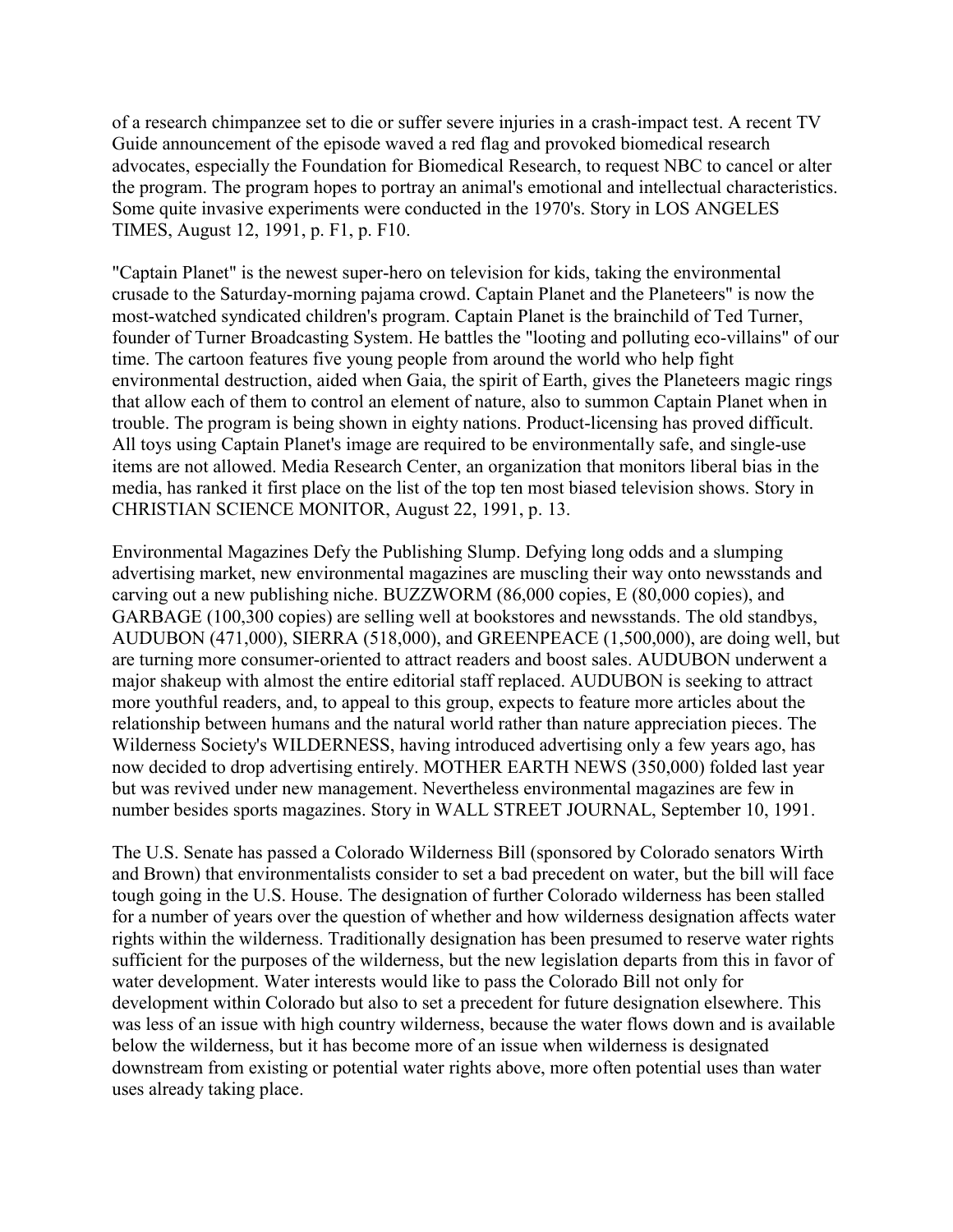A wildlife refuge on the most contaminated square mile in America? Denver's Rocky Mountain Arsenal was long used by the U. S. Army to produce chemical weapons. Twenty years ago Shell Oil became a tenant on the site and produced herbicides and pesticides. Both the Army and Shell have been held responsible for cleanup at one of the top ten Superfund sites in America. The land may or may not be cleaned up in a way that is suitable for human use, but perhaps wildlife can live there. Many wildlife are already present on less contaminated areas of the 17,000 acres involved, but in other areas wildlife have to be frightened away lest they be quickly harmed by the pollutants. In some areas migrating waterfowl spending a single night on a pond there have become too disoriented to fly. Partial cleanup will cost \$ 2 billion and is underway. Story in THE CHRISTIAN SCIENCE MONITOR, September 12, 1991, pp. 10-11.

The International Union for the Conservation of Nature (IUCN) has set up a task force on declining amphibians. There will be an office located in Corvalis, OR, and the work of the task force will extend around the world, since amphibians are in world-wide decline.

The U.S. and Japan have been battling over the survival of the hawksbill turtle. The U. S. was on the verge of imposing trade sanctions against Japan in mid-May because of that nation's continued threat to hawksbills. At the last moment, the Japanese announced a major change in policy that could help save the venerable turtles. The shells are coveted in Japan where the shell has traditional ceremonial use, as in combs for a bride's hair, and the shells can command a higher price than ivory. The U.S. Interior Department estimates that Japan imported 18,000 hawksbill turtles last year and 234,000 during the 1980's.

John W. Mumma, U. S. Forest Service Region One Head, the supervisor of 13 national forests in Idaho, Montana, and the Dakotas, was forced to resign for his refusal to cut timber at the rate desired by Montana and Idaho Congressmen, under pressure from timber interests. Mumma is a 32-year veteran of the Forest Service, who is 51 years old. He was officially ordered to take a desk job in Washington, but refused. "The pressure is there and it is intense," said Orville Daniels, supervisor of the 2.5 million acre Lolo National Forest in Montana. Earlier, a federal judge, William L. Dwyer, issued an injunction against logging in parts of the Pacific Northwest. Dwyer found that there was "a deliberate and systematic refusal by the Forest Service and the Fish and Wildlife Service to comply with laws protecting wildlife," but that "this is not the doing of scientists, foresters, rangers, and others at working levels of these agencies. ... It reflects decisions made by higher authorities in the executive branch of government." A Congressional Subcommittee on the Civil Service has begun to issue subpoenas to top Forest Service officials, who are to appear at a hearing to determine whether professional land managers are being harassed. The hearings are to include professional and scientific credibility and to explore the rights of employees to speak out in defense of environmental ethics. Story in NEW YORK TIMES, September 16, 1991, p. A1, p. A12. Federal or state resource personnel who believe they have been limited in free speech, or who have suffered repression or reprisal and who wish to testify in these hearings are invited to contact the Association of Forest Service Employees for Environmental Ethics, P. O. Box 11615, Eugene, OR 97440. Phone 503/484-2692.

The Ancient Forests Protection Act of 1991 (H. R. 842, Jim Jontz, Democrat from Indiana) remains under consideration by Congress. Environmentalists consider it a strong bill.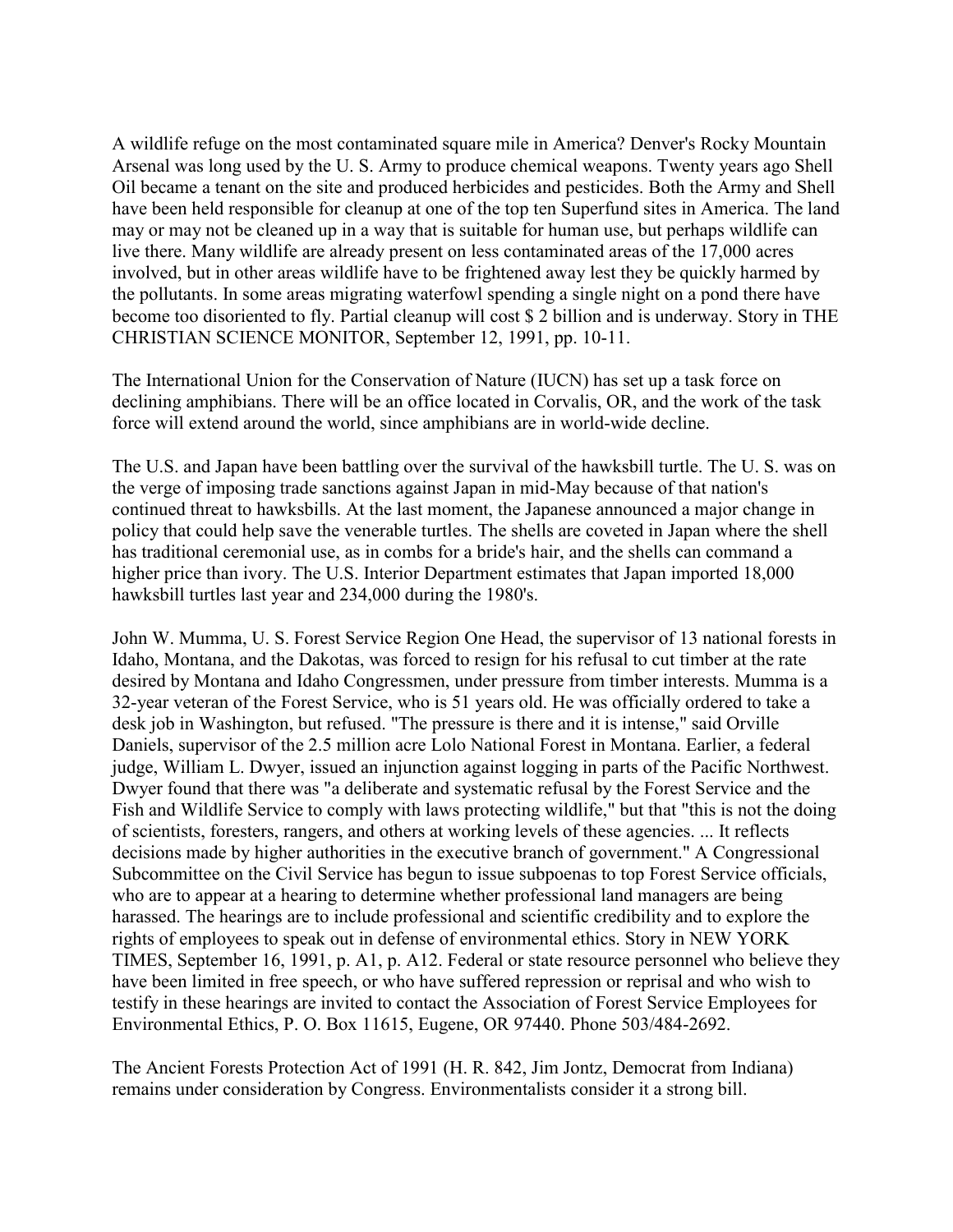The Pacific Northwest Forest Community Recovery and Ecosystem Conservation Act of 1991 (S.1536) has been introduced by Senator Brock Adams (Democrat from Washington). The bill would ease the economic transition for timber dependent workers and communities, allow western states to restrict log exports, set aside many significant stands of old growth and salmon habitat, and initiate extensive forest ecosystem research.

The University of Richmond Law School claims to be the first law school in the nation to require environmental law of all its graduates and to teach it as well to first-year classes.

Less packaging makes more sense. Proctor and Gamble is going to "nude packaging" for several of its products, and selling goods with less packaging is an increasing emphasis in merchandising. Story in CHRISTIAN SCIENCE MONITOR, July 18, 1991, p. 7.

Trouble on the Yangtze River. China's leaders are considering whether to build a large dam on the Yangtze River, the Three Gorges Project, which would have many adverse effects: disrupting the rise and fall of the river, causing losses for 75 million people downstream from the dam site, threatening an array of wildlife, especially the Yangtze dolphin species, of which only about 200 remain, and threatening the Siberian crane and Chinese sturgeon. The scale of the project is so vast that environmental and social assessments are difficult. Officials in Bejing claim that gains in flood control, hydropower, and shipping would far outweigh the injuries to humans and to the environment. Chen Jisheng, director of the Yangtze River Scientific Research Institute, says, "In China we have many problems to solve and so the government can't make the dolphin the top priority." Demands must be placed on nature to serve the needs of society. Story in CHRISTIAN SCIENCE MONITOR, July 23, 1991, p. 4.

When Proctor and Gamble ran a series of ads touting the compostability of Luvs and Pampers (disposable diapers), the National Association of Diaper Services countered with an ad: "Ninety days ago this was a beautiful tree. Five hundred years from now it will still be a disposable diaper."

Microlivestock? "Like computers, livestock for use in developing countries should be getting smaller and smaller," says a report of an expert panel of the National Research Council, an arm of the National Academy of Sciences. The panel argues that as humans take up more and more of the space on the planet, something has got to give. Conventional cattle "mainframes" are much too large; they require too much expense and space. Instead, the NRC wants microcattle, "tiny, user-friendly species for home use." Also available: micropigs and microsheep. One problem: dogs eat them! Story in SCIENCE, July 26, 1991, p. 378.

Recent and Upcoming Events --October 4-6. "Environmental Values and the Liberal Arts College," Lutheran College Faculties Conference, October 4-6, at Concordia College, Moorhead, MN. See announcement earlier.

--October 4-5, "Technology, Alienation, and Human Values: The Ethical Consequences of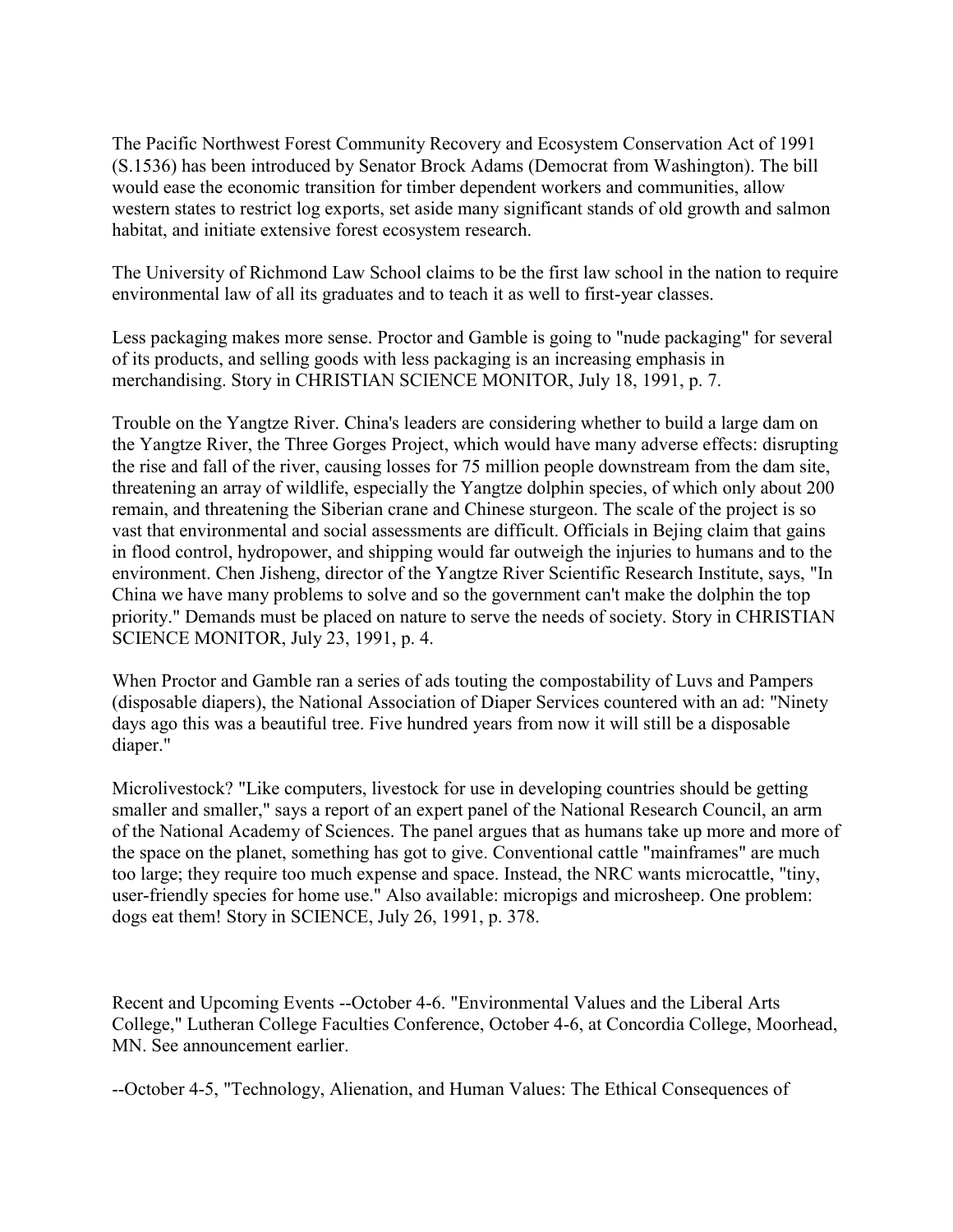Technology's Distancing Effects." Conference at the University of Wyoming, Laramie, WY, including Mark Sagoff, "Technology and the Environment," analyzing public policy issues that have arisen as a result of novel, "technological" attitudes toward the natural environment. Contact: Department of Philosophy, University of Wyoming, Laramie, WY 82071-3392.

--November 3-7, session on "The Importance of Ethics in Environ- mental Research and Decision Making" at the annual meeting of the Society of Environmental Toxicology and Chemistry, Seattle. Papers are invited. Contact Brad Marden, c/o METI/USEPA, 200 SW 35th Street, Corvallis, OR 97333. Phone 503/757-4604. Fax 503/420-4799.

--November 4-8. Global Assembly of Women and the Environment-- Partners in Life, Miami, Florida. Success stories on women in environment are especially invited to the attention of the assembly. Contact Worldwide Network: World Women in the Environ- ment, 1331 H Street, NW, Suite 903, Washington, DC 20005. 202/347-1514. Fax 202/347-1524. Waafas Ofosu-Amaah is the project director.

--November 7. 1991 American Veterinary Medical Association, Animal Welfare Forum, on the theme "The Veterinarian's Role in the Welfare of Wildlife." Palmer House Hotel in Chicago. With sessions devoted to philosophical and ethical issues. Holmes Rolston will give an opening address. Contact: John R. Boyce, D. V. M., Ph. D., Assistant Director of Scientific Activities, American Veterinary Medical Association, 930 N. Meacham Road, Schaumburg, IL 60196- 1074. Phone 708/605-8070.

--November 8-12. World Women's Congress for a Healthy Planet, in Miami, FL. Sponsored by the Women's Environment and Development Program. The meeting will prepare a women's action agenda for the UNCED conference in Rio. Contact the WEDP, 845 Third Ave., 15th Floor, New York, NY 10222. Phone 212/759-7982.

--November 16-18. Global Change and the Human Prospect, Washington, D.C., sponsored by Sigma Xi, the Scientific Research Society

--November 22-24. Environmental Ethics Nature Interpretation Workshop at the Piney Woods Conservation Center, Broaddas, TX. See details earlier.

--November 23-26, American Academy of Religion at Kansas City, MO. One of the sections is "Religion and Ecology." Contact Eugene C. Bianchi, Department of Religion, Emory University, Atlanta, GA 30322. Phone 404/727-7598.

#### 1992

--January 20-22, 1992. Ethics and Simulation in the Service of Society, part of the 1991 Society for Computer Simulation Multiconference on Computer Simulation, Hyatt Newporter, Newport Beach, CA. Papers are invited on the simulation of ecology and environmental issues, including risk assessment and evaluation, and the relations of computer simulation to biological conservation ethics and policy. Contact Helena Szczerbicka, Institut fÅr Rechnerentwurf und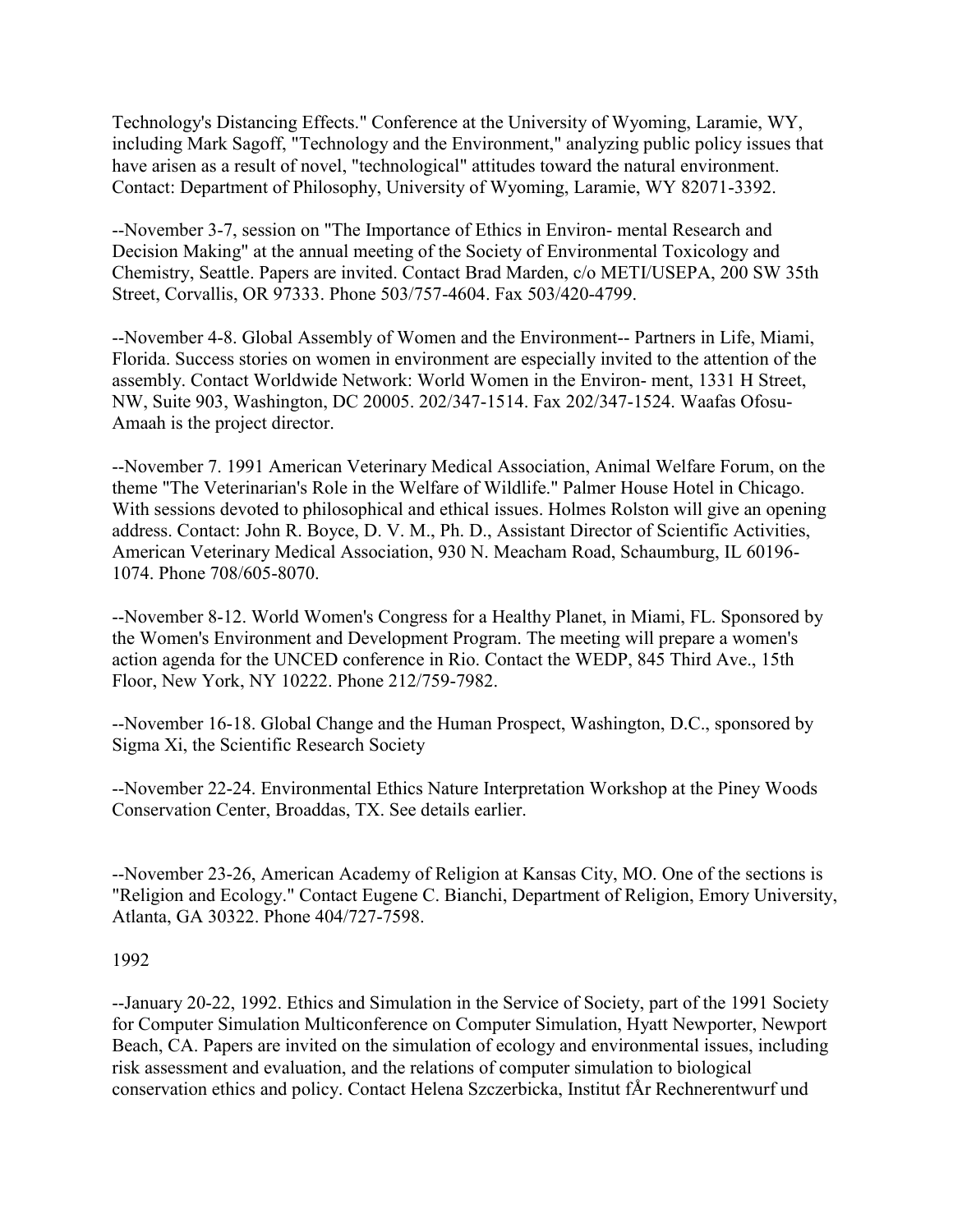Fehlertoleranz, UniversitÑt Karlsruhe, 7500-Karlsruhe, Postfach W-6980, Germany, Tel: Europe (.+49) 721 608 4216, or SCS, P. O. Box 17900, San Diego, CA 92177.

--February 10-21, 1992. 4th World Congress on Protected Areas, Cacacas, Venezuela.

--February 27-29, 2992. "The Global Village: Ethics and Values in a Shrinking, Hurting World," Miami, FL, with emphasis on higher education and the environment. See details earlier.

--March 16-18, 1992. "Stability and Change in Nature: Ecological and Cultural Dimensions," a biophilosophical analysis of concern for the environment, in Budapest, Hungary. See detailed announcement above.

--March 25-28. ISEE session at Pacific American Philosophical Association, at Portland, Oregon. See announcement above.

--March 28, 1992. ISEE panel jointly with American Catholic Philosophy Association, San Diego, CA. See details above.

--March 30-31, 1992. "International Perspectives on Business Ethics," conference at the Center for Business Ethics, Bentley College, Waltham, MA 02154-4705. Phone 617/891-3433. Deadline for paper submissions, October 31, 1991, suggested length 15 double-spaced pages. One of the themes is "the impact of multinational corporate operations on the environment and culture of host countries."

--April 5-7, 1992. "Theory Meets Practice," International Symposium on Environmental Ethics, at the University of Georgia, Athens. Sponsored by the University of Georgia and the Fondazione Lanza (Padua, Italy). See details under announcements.

--April 24-25, 1992. Central APA at Louisville, KY.

--May 17-20, 1992. Fourth North American Symposium on Social Science in Resource Management, University of Wisconsin, Madison. One of the general themes is environmental ethics; another is ethnic minorities and the environment. Contact: Donald R. Field, School of Natural Resources, College of Agricultural and Life Sciences, 1450 Linden Drive, Madison, WI 53706.

--May 25-29. Conference on Ethics and Environment, in Porto Alegre, RS, Brazil, preparatory to UNCED in Rio. See details earlier. Tentative dates.

--June 1-12, 1992. United Nations Conference on Environment and Development to be held in Brazil. See announcement earlier.

--June 9-12, 1992. Second International Conference on Public Service Ethics in Siena, Italy. See details earlier.